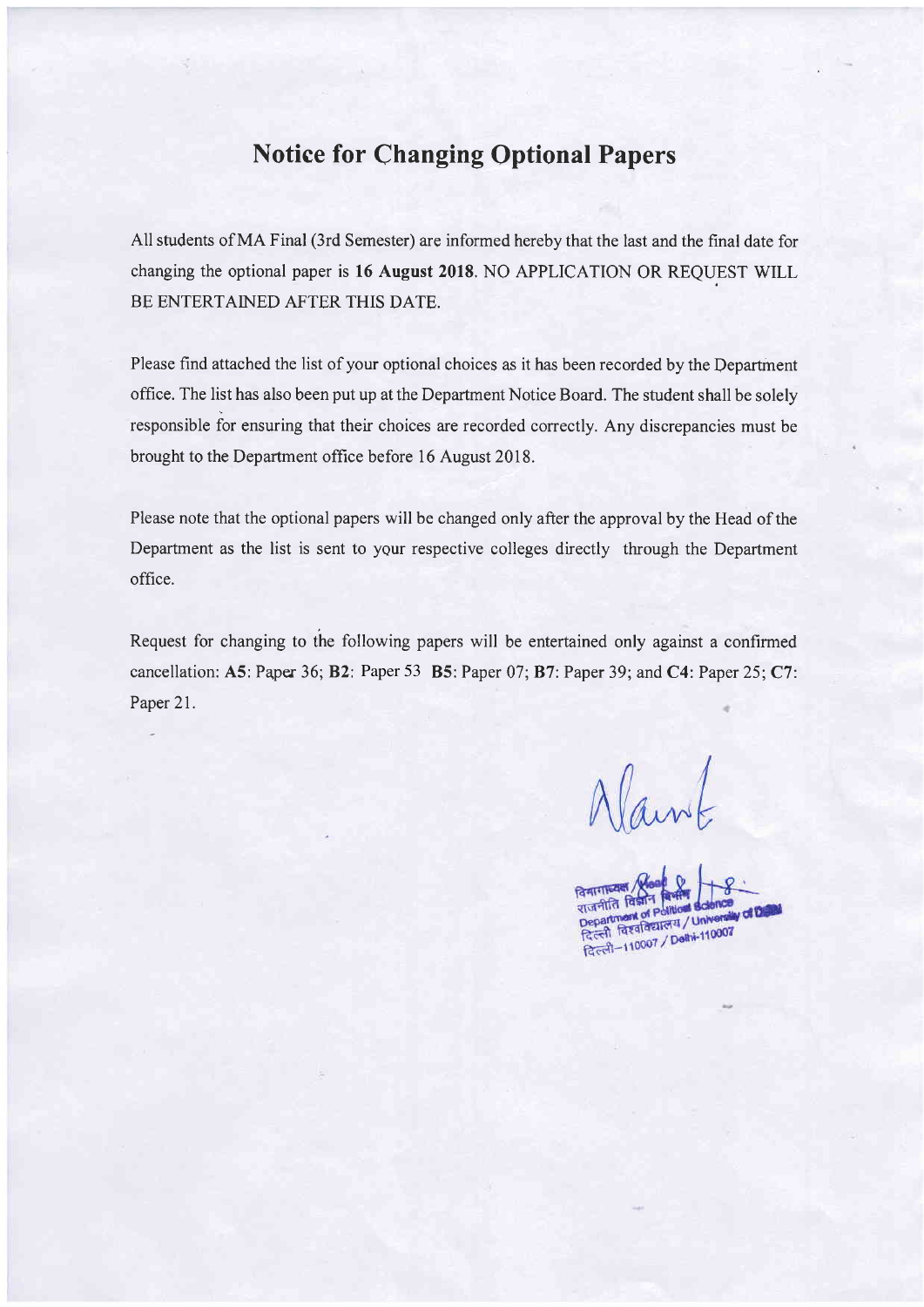|                      |             | Exam           | A1           | A2           | A3          | A4          | <b>A5</b>    | A <sub>6</sub> | <b>A7</b> | <b>B1</b>   | <b>B2</b>    | <b>B3</b>   | <b>B4</b>    | <b>B5</b>    | <b>B6</b>    | <b>B7</b>    | C1          | C <sub>2</sub> | C <sub>3</sub> | C <sub>4</sub> | C <sub>5</sub> | C6          | C7          |
|----------------------|-------------|----------------|--------------|--------------|-------------|-------------|--------------|----------------|-----------|-------------|--------------|-------------|--------------|--------------|--------------|--------------|-------------|----------------|----------------|----------------|----------------|-------------|-------------|
| Name                 | College     | <b>Roll No</b> | 37           | 34           | 01          | 56          | 36           | 49             | 48        | 06          | 53           | 51          | 08           | 07           | 52           | 39           | 45          | 27             | 17             | 25             | 12             | 30          | 21          |
| Abhishek             | <b>ARSD</b> | 1707101        |              |              | $\mathbf R$ |             |              |                |           | R           |              |             |              |              | $\mathsf R$  |              |             |                |                |                |                |             |             |
| Akash kumar          | <b>ARSD</b> | 1707102        | R            | $\mathsf{R}$ |             |             |              |                |           |             |              |             |              |              |              |              |             |                |                | $\mathbf R$    |                |             |             |
| Anibha Dhar          | <b>ARSD</b> | 1707103        |              |              |             |             |              |                |           |             |              |             |              | R            |              | $\mathsf R$  |             |                | R              |                |                |             |             |
| <b>ANUP KUMAR</b>    | <b>ARSD</b> | 1707104        |              |              |             |             |              |                |           |             | $\mathsf R$  |             |              | R            | $\mathsf{R}$ |              |             |                |                |                |                |             |             |
| Dhiraj Yadav         | <b>ARSD</b> | 1707105        | $\mathbf R$  |              |             |             |              |                |           |             |              |             |              |              |              | $\mathbf R$  |             |                |                |                | $\mathsf{R}$   |             |             |
| ganesh kumar         | <b>ARSD</b> | 1707106        |              |              |             |             |              |                |           |             |              |             |              | R            |              |              |             |                |                | R              |                | $\mathbf R$ |             |
| Kirti singh          | <b>ARSD</b> | 1707108        | ${\sf R}$    |              |             |             | R.           |                |           |             |              |             |              |              |              |              |             |                |                | $\mathbf R$    |                |             |             |
| Kumar Aaman          | <b>ARSD</b> | 1707109        |              |              |             |             |              |                |           |             | R            |             | R            |              | $\mathbf R$  |              |             |                |                |                |                |             |             |
| Kanika               | <b>ARSD</b> | 1707110        | $\mathsf{R}$ | $\mathbf R$  |             |             |              |                |           |             |              |             |              |              |              | $\mathsf R$  |             |                |                |                |                |             |             |
| Mithlesh Kumar       | <b>ARSD</b> | 1707111        |              |              |             |             |              |                |           |             |              |             |              | R            | ${\sf R}$    |              |             |                |                |                |                |             | $\mathbf R$ |
| Mohd Reyaaz          | <b>ARSD</b> | 1707113        |              |              |             |             |              |                |           |             |              |             |              | R            | $\mathsf{R}$ |              |             |                |                |                |                |             | $\mathbf R$ |
| Monika pawar         | <b>ARSD</b> | 1707114        |              |              |             |             |              |                |           |             |              |             |              | ${\sf R}$    |              | $\mathbf R$  |             |                | R              |                |                |             |             |
| neetu                | <b>ARSD</b> | 1707115        |              |              |             |             |              |                |           |             | $\mathsf R$  |             |              | R            | ${\sf R}$    |              |             |                |                |                |                |             |             |
| <b>NEETU</b>         | <b>ARSD</b> | 1707116        | $\mathsf{R}$ |              |             |             |              |                |           |             |              |             |              | R            |              |              |             |                |                |                |                | R           |             |
| <b>NEHA</b>          | <b>ARSD</b> | 1707117        |              |              |             | $\mathbf R$ |              |                |           | R           |              |             |              |              |              |              |             |                |                |                |                |             | $\mathbf R$ |
| Nishant bhatt        | <b>ARSD</b> | 1707118        | $\mathbf R$  |              |             |             | $\mathbf R$  |                |           |             | $\mathsf R$  |             |              |              |              |              |             |                |                |                |                |             |             |
| Nitesh kumar         | <b>ARSD</b> | 1707119        |              |              |             |             | $\mathbf R$  |                |           | R           |              |             |              |              |              |              |             | $\mathbf R$    |                |                |                |             |             |
| POOJA JHA            | <b>ARSD</b> | 1707120        |              |              |             |             |              |                |           | R           |              |             |              |              |              |              |             |                |                |                |                | R           | $\mathbf R$ |
| <b>Pulkit Buttan</b> | <b>ARSD</b> | 1707121        |              |              |             | $\mathbf R$ |              |                |           |             | ${\sf R}$    |             |              |              |              | ${\sf R}$    |             |                |                |                |                |             |             |
| Rahul Gupta          | <b>ARSD</b> | 1707122        |              |              |             |             | $\mathbf R$  |                |           |             |              |             |              |              | $\mathbf R$  | ${\sf R}$    |             |                |                |                |                |             |             |
| <b>RAJU</b>          | <b>ARSD</b> | 1707123        |              |              |             |             | $\mathbf R$  |                |           |             |              |             |              |              | $\mathsf R$  | ${\sf R}$    |             |                |                |                |                |             |             |
| ranjeet singh yadav  | <b>ARSD</b> | 1707124        |              | R            |             |             |              |                |           | $\mathsf R$ |              |             |              |              | $\mathbf R$  |              |             |                |                |                |                |             |             |
| Remo Koyu            | <b>ARSD</b> | 1707125        |              | $\mathsf{R}$ |             |             |              | R              |           | R           |              |             |              |              |              |              |             |                |                |                |                |             |             |
| Sabita               | <b>ARSD</b> | 1707126        |              |              |             |             |              |                |           | R           |              | $\mathsf R$ |              |              |              |              |             | $\mathbf R$    |                |                |                |             |             |
| Sachin Kumar         | <b>ARSD</b> | 1707127        |              |              |             |             |              |                |           |             |              |             |              | R            | $\mathsf{R}$ |              |             |                |                | $\mathbf R$    |                |             |             |
| Suman kumari         | <b>ARSD</b> | 1707128        |              |              |             |             |              |                |           |             | $\mathsf R$  |             |              | R            |              |              |             |                |                | $\mathbf R$    |                |             |             |
| swati aggarwal       | <b>ARSD</b> | 1707129        | $\mathsf{R}$ |              |             |             | $\mathbf R$  |                |           |             |              |             |              |              |              |              |             |                |                |                |                |             | $\mathbf R$ |
| Tapan Sharma         | <b>ARSD</b> | 1707130        |              |              |             |             |              |                |           |             |              |             | $\mathsf{R}$ |              |              |              |             | $\mathbf R$    |                |                |                |             | $\mathbf R$ |
| Vijay Kumar          | <b>ARSD</b> | 1707131        |              |              |             |             |              | R              |           |             |              |             |              |              |              |              | $\mathbf R$ |                |                |                | $\mathsf{R}$   |             |             |
| <b>YOGESH</b>        | <b>ARSD</b> | 1707132        | ${\sf R}$    |              |             |             |              |                |           |             |              |             |              |              |              | ${\sf R}$    |             |                |                | $\mathbf R$    |                |             |             |
| Aditi singh yadav    | <b>DRC</b>  | 1707201        |              |              |             | $\mathbf R$ |              |                |           | $\mathbf R$ |              |             |              |              |              |              |             | $\mathbf R$    |                |                |                |             |             |
| Bhawna               | <b>DRC</b>  | 1707202        |              | $\mathsf{R}$ |             |             |              |                |           |             |              |             |              | $\mathsf R$  |              |              |             |                |                |                |                |             | $\mathbf R$ |
| gayatri              | <b>DRC</b>  | 1707203        |              |              |             | $\mathbf R$ |              |                |           |             |              |             |              | $\mathsf{R}$ |              |              |             |                | $\mathsf{R}$   |                |                |             |             |
| <b>INDRAWATI</b>     | <b>DRC</b>  | 1707204        |              |              |             |             | $\mathbf R$  |                |           |             |              |             | $\mathbf R$  |              | $\mathsf R$  |              |             |                |                |                |                |             |             |
| kanishka sharma      | <b>DRC</b>  | 1707207        | $\mathsf{R}$ |              |             |             |              |                |           |             |              |             | $\mathsf{R}$ |              |              | $\mathsf{R}$ |             |                |                |                |                |             |             |
| Kirti Bhatia         | <b>DRC</b>  | 1707208        |              |              |             |             |              |                |           |             | $\mathsf{R}$ |             |              |              | $\mathsf R$  |              |             |                |                |                |                |             | $\mathbf R$ |
| Komal sharma         | <b>DRC</b>  | 1707209        |              |              | $\mathbf R$ |             |              |                |           |             |              |             |              | $\mathbf R$  | ${\sf R}$    |              |             |                |                |                |                |             |             |
| Lalruatsangi         | <b>DRC</b>  | 1707210        |              |              |             |             |              |                |           |             | $\mathbf R$  |             |              |              |              |              |             |                |                |                | $\mathsf{R}$   |             | $\mathbf R$ |
| Madhu                | <b>DRC</b>  | 1707211        |              | $\mathbf R$  |             |             | $\mathsf{R}$ |                |           | $\mathbf R$ |              |             |              |              |              |              |             |                |                |                |                |             |             |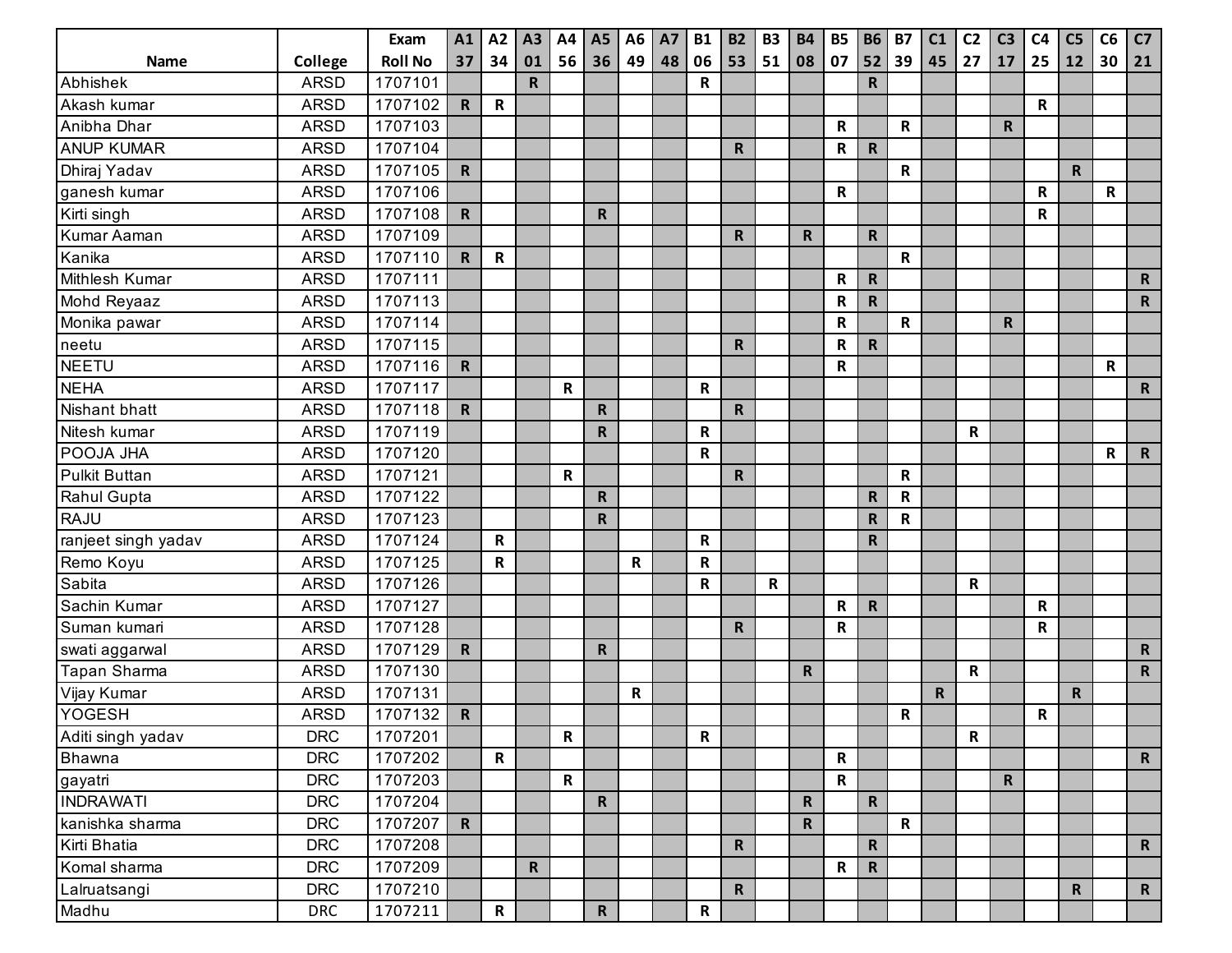|                          |            | Exam           | A1 | A2           | A3          | A4          | <b>A5</b>    | A <sub>6</sub> | <b>A7</b>    | <b>B1</b>    | <b>B2</b>    | <b>B3</b>   | <b>B4</b>    | <b>B5</b>   | <b>B6</b>    | <b>B7</b>   | C1           | C <sub>2</sub> | C <sub>3</sub> | C <sub>4</sub> | C <sub>5</sub> | C6 | C7           |
|--------------------------|------------|----------------|----|--------------|-------------|-------------|--------------|----------------|--------------|--------------|--------------|-------------|--------------|-------------|--------------|-------------|--------------|----------------|----------------|----------------|----------------|----|--------------|
| Name                     | College    | <b>Roll No</b> | 37 | 34           | 01          | 56          | 36           | 49             | 48           | 06           | 53           | 51          | 08           | 07          | 52           | 39          | 45           | 27             | 17             | 25             | 12             | 30 | 21           |
| Manisha                  | <b>DRC</b> | 1707212        |    | R            |             |             |              |                |              |              |              |             |              | R           |              | $\mathsf R$ |              |                |                |                |                |    |              |
| Mansi Malhotra           | <b>DRC</b> | 1707213        |    |              |             |             |              |                |              |              |              |             |              |             | $\mathbf R$  |             |              | $\mathbf R$    | $\mathbf R$    |                |                |    |              |
| Medha Sharma             | <b>DRC</b> | 1707214        |    | $\mathsf{R}$ |             |             |              |                |              | R            |              |             |              | $\mathsf R$ |              |             |              |                |                |                |                |    |              |
| Minakshi singh           | <b>DRC</b> | 1707215        |    |              |             |             |              |                |              |              | $\mathsf R$  |             |              |             |              | R           |              |                |                |                | $\mathbf R$    |    |              |
| Mrinalini Kumar          | <b>DRC</b> | 1707216        |    |              |             |             |              |                |              |              | $\mathbf R$  |             | R.           |             |              |             |              |                | $\mathsf{R}$   |                |                |    |              |
| Parma khannawalia        | <b>DRC</b> | 1707217        |    |              |             |             |              | R              | $\mathsf{R}$ |              |              |             |              |             |              |             |              | R              |                |                |                |    |              |
| Pearl Emefa Siale        | <b>DRC</b> | 1707218        |    |              |             |             |              | R              |              |              |              | $\mathbf R$ |              |             |              |             |              | $\mathsf R$    |                |                |                |    |              |
| Pooja                    | <b>DRC</b> | 1707219        |    | R            |             |             |              |                |              |              |              |             |              | $\mathsf R$ |              |             |              |                |                | R              |                |    |              |
| preeti                   | <b>DRC</b> | 1707220        |    |              |             |             |              |                |              |              | $\mathsf{R}$ |             |              |             | $\mathbf R$  |             |              |                |                |                |                |    | $\mathsf{R}$ |
| Prema                    | <b>DRC</b> | 1707221        |    |              |             |             |              |                |              | R            | $\mathsf R$  |             |              |             |              | R           |              |                |                |                |                |    |              |
| Rajveer Kaur             | <b>DRC</b> | 1707222        |    |              |             |             | $\mathsf{R}$ |                |              |              |              |             |              |             |              |             |              | $\mathbf R$    | R              |                |                |    |              |
| Rekha Bisht              | <b>DRC</b> | 1707223        |    |              |             |             |              |                |              |              |              |             |              | $\mathsf R$ |              | $\mathsf R$ |              |                | $\mathsf R$    |                |                |    |              |
| Rekha Kumari             | <b>DRC</b> | 1707224        |    |              |             |             | R            |                |              | R            |              |             |              |             |              | R           |              |                |                |                |                |    |              |
| saloni singh             | <b>DRC</b> | 1707225        |    |              |             |             |              |                |              |              |              | R           | $\mathsf{R}$ |             |              |             |              |                |                |                |                |    | $\mathbf R$  |
| <b>SHIBU</b>             | <b>DRC</b> | 1707226        |    |              |             |             | $\mathbf R$  | $\mathsf R$    |              |              |              |             |              |             |              |             |              |                |                |                |                |    | $\mathsf{R}$ |
| <b>SIMRAN KAUR</b>       | <b>DRC</b> | 1707227        |    | R            |             |             | R.           |                |              |              |              |             |              |             |              |             |              |                | $\mathbf R$    |                |                |    |              |
| Smriti Tejaswee          | <b>DRC</b> | 1707228        |    |              |             |             |              |                |              |              |              |             | R.           | R           |              |             |              |                | $\mathbf R$    |                |                |    |              |
| Sonia                    | <b>DRC</b> | 1707229        |    |              | $\mathbf R$ |             |              |                |              |              | $\mathsf{R}$ |             |              |             |              |             |              |                |                | $\mathsf R$    |                |    |              |
| Thelma Antwi-Boasiako    | <b>DRC</b> | 1707230        |    |              | R           |             |              |                |              |              |              |             | R.           |             | $\mathbf R$  |             |              |                |                |                |                |    |              |
| <b>THEMRINPHY Vashum</b> | <b>DRC</b> | 1707231        |    |              |             |             |              |                |              |              |              |             | R.           | $\mathsf R$ |              |             |              |                |                |                |                |    | $\mathbf R$  |
| Vatsalay Singh           | <b>DRC</b> | 1707232        |    |              |             |             |              |                |              | R            |              |             |              | R           |              |             |              |                |                |                |                |    | $\mathsf{R}$ |
| <b>LAKSHMINA GOKUL</b>   | <b>DRC</b> | 1707233        |    |              |             |             | R            |                |              |              | $\mathsf R$  |             |              |             |              |             | R            |                |                |                |                |    |              |
| Nilofar Anjum Siddiqui   | <b>DBC</b> | 1707301        |    |              |             |             |              |                |              |              | $\mathbf R$  |             |              |             |              |             |              |                | $\mathsf{R}$   |                |                |    | $\mathsf{R}$ |
| <b>KESHAV</b>            | <b>DBC</b> | 1707302        |    |              |             |             |              |                |              |              | $\mathsf{R}$ |             | R.           |             |              | $\mathsf R$ |              |                |                |                |                |    |              |
| Ganeshwar S              | <b>DBC</b> | 1707303        |    | R            | $\mathsf R$ |             |              |                |              |              |              |             |              |             |              |             | $\mathsf{R}$ |                |                |                |                |    |              |
| <b>PAWAN KUMAR</b>       | <b>DBC</b> | 1707304        |    |              |             |             | $\mathbf R$  |                |              |              |              |             |              |             | $\mathbf R$  | R           |              |                |                |                |                |    |              |
| <b>SATPAL YADAV</b>      | <b>DBC</b> | 1707305        |    |              |             |             | $\mathbf R$  |                |              |              |              |             |              |             | $\mathbf R$  |             |              |                |                |                |                |    | $\mathsf{R}$ |
| Avinash                  | <b>DBC</b> | 1707306        |    |              |             | $\mathsf R$ |              |                |              |              |              |             |              | R           | $\mathsf{R}$ |             |              |                |                |                |                |    |              |
| Akash Kumar Jha          | <b>DBC</b> | 1707307        |    |              | $\mathbf R$ |             | $\mathbf R$  |                |              |              |              |             |              |             |              |             | $\mathsf{R}$ |                |                |                |                |    |              |
| <b>Bipin Sagolsem</b>    | <b>DBC</b> | 1707308        |    |              | R           |             |              |                |              |              |              |             |              | R           |              |             |              | R              |                |                |                |    |              |
| Priyanka Nagar           | <b>DBC</b> | 1707309        |    |              |             |             |              |                |              |              |              |             |              |             | $\mathbf R$  |             |              |                |                | $\mathsf{R}$   | $\mathsf{R}$   |    |              |
| Ashrit Sachan            | <b>DBC</b> | 1707310        |    |              |             |             |              |                |              | $\mathsf{R}$ |              |             | $\mathsf{R}$ |             |              |             |              |                |                |                | $\mathsf{R}$   |    |              |
| Rama Mukhiya             | <b>DBC</b> | 1707311        |    |              |             |             | $\mathbf R$  |                |              |              | ${\sf R}$    |             |              |             | $\mathbf R$  |             |              |                |                |                |                |    |              |
| Sumit kumar              | <b>DBC</b> | 1707312        |    |              | $\mathbf R$ |             |              |                |              | R            |              |             |              |             | $\mathbf R$  |             |              |                |                |                |                |    |              |
| <b>AMAN JAROLI</b>       | <b>DBC</b> | 1707313        |    | $\mathsf{R}$ |             |             |              |                |              |              |              |             | $\mathbf R$  |             |              |             |              |                |                |                | $\mathsf{R}$   |    |              |
| shiv hari pareek         | <b>DBC</b> | 1707314        |    |              |             |             | $\mathsf{R}$ |                |              | $\mathsf{R}$ |              |             |              |             | $\mathbf R$  |             |              |                |                |                |                |    |              |
| RAHUL KUMAR              | <b>DBC</b> | 1707316        |    |              | $\mathbf R$ |             | $\mathsf{R}$ |                |              |              |              |             |              |             |              | R           |              |                |                |                |                |    |              |
| <b>PRAMOD</b>            | <b>DBC</b> | 1707318        |    |              |             | ${\sf R}$   |              |                |              |              |              |             |              |             |              |             |              | $\mathbf R$    |                |                |                |    | $\mathsf{R}$ |
| NGANINGMI PHUNGSHOK      | <b>DBC</b> | 1707320        |    |              |             |             |              | $\mathsf{R}$   |              | $\mathsf{R}$ |              |             | $\mathsf{R}$ |             |              |             |              |                |                |                |                |    |              |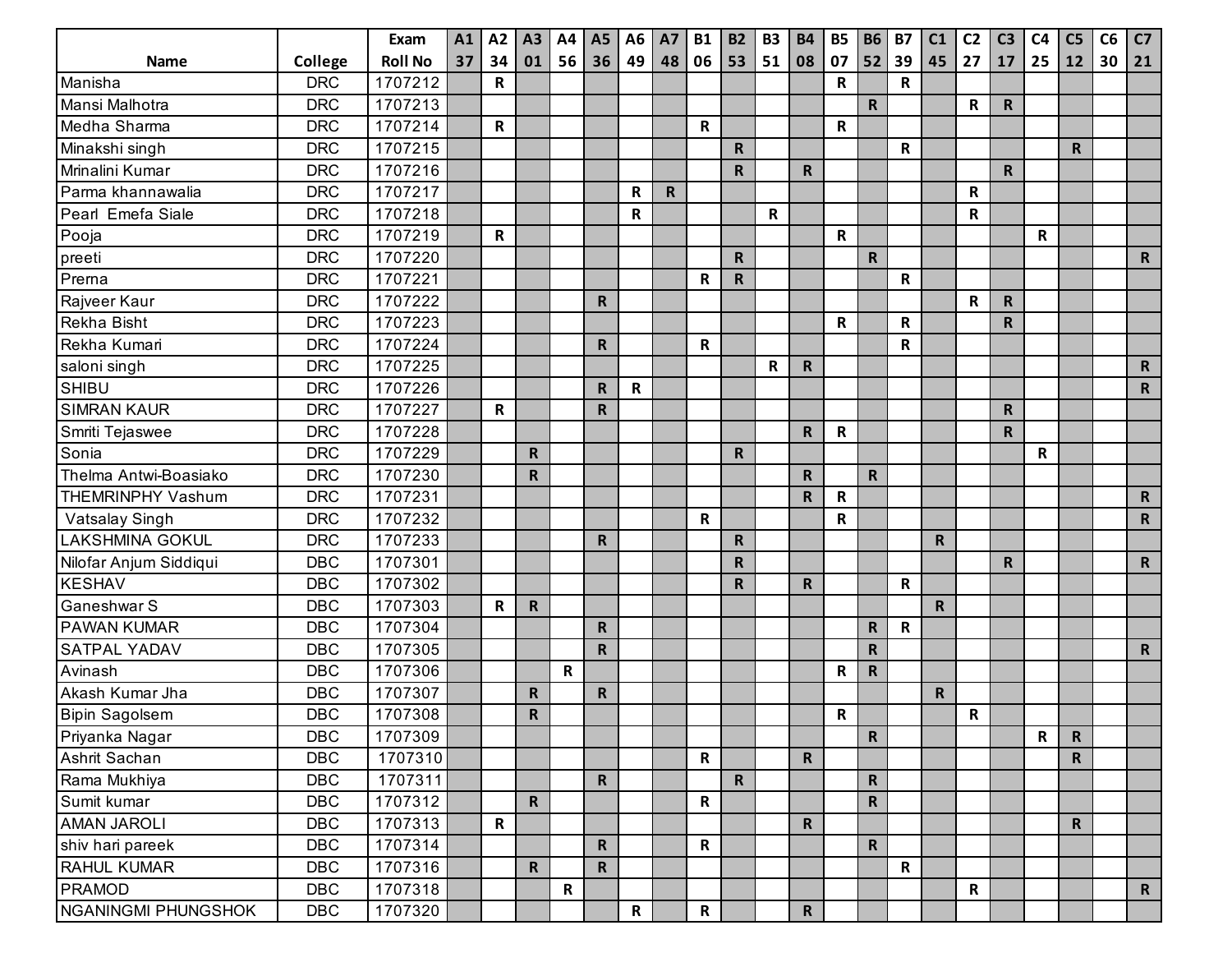|                            |            | Exam           | A1           | A2          | A3           | A4          | <b>A5</b>    | A <sub>6</sub> | <b>A7</b> | <b>B1</b>    | <b>B2</b>    | <b>B3</b>   | <b>B4</b>    | <b>B5</b>   | <b>B6</b>    | <b>B7</b>   | C <sub>1</sub> | C <sub>2</sub> | C <sub>3</sub> | C <sub>4</sub> | C <sub>5</sub> | C6 | C <sub>7</sub> |
|----------------------------|------------|----------------|--------------|-------------|--------------|-------------|--------------|----------------|-----------|--------------|--------------|-------------|--------------|-------------|--------------|-------------|----------------|----------------|----------------|----------------|----------------|----|----------------|
| <b>Name</b>                | College    | <b>Roll No</b> | 37           | 34          | 01           | 56          | 36           | 49             | 48        | 06           | 53           | 51          | 08           | 07          | 52           | 39          | 45             | 27             | 17             | 25             | 12             | 30 | 21             |
| Nitu singh                 | <b>DBC</b> | 1707321        |              |             |              |             |              |                |           |              |              |             |              | R           |              | R           |                |                | $\mathsf{R}$   |                |                |    |                |
| Brijesh Chandra Srivastava | <b>DBC</b> | 1707323        | R            |             |              |             | $\mathsf{R}$ |                |           |              |              |             |              |             |              |             |                |                |                |                |                | R  |                |
| Vishal kumar               | <b>DBC</b> | 1707324        |              |             |              |             | $\mathsf{R}$ |                |           | R            |              |             |              |             |              |             |                |                | $\mathsf{R}$   |                |                |    |                |
| ANUJ DHAMA                 | <b>DBC</b> | 1707326        |              |             |              |             |              |                |           |              |              |             |              |             |              |             |                |                |                | R              | $\mathbf R$    | R  |                |
| <b>AMIT KUMAR</b>          | <b>DBC</b> | 1707327        |              |             |              |             | $\mathsf{R}$ |                |           |              |              |             |              |             | $\mathsf{R}$ |             |                |                |                | R              |                |    |                |
| <b>BRIJESH KUMAR YADAV</b> | <b>DBC</b> | 1707328        |              |             |              |             | $\mathsf{R}$ |                |           |              |              |             |              |             | $\mathsf R$  |             |                |                |                | R              |                |    |                |
| sachin                     | <b>DBC</b> | 1707329        |              |             |              | R           |              |                |           |              |              |             |              |             |              | $\mathsf R$ |                |                |                |                | $\mathbf R$    |    |                |
| <b>VIJAY KUMAR</b>         | <b>DBC</b> | 1707330        | R            |             |              |             | $\mathsf{R}$ |                |           |              |              |             |              |             |              |             |                |                |                |                |                |    | $\mathbf R$    |
| nitin kumar                | <b>DBC</b> | 1707332        |              |             | $\mathsf{R}$ |             |              |                |           | R            |              |             |              |             |              |             |                | R              |                |                |                |    |                |
| CHAU SUMANTHA CHOWLU       | <b>DBC</b> | 1707333        |              |             |              | $\mathsf R$ |              |                |           |              |              |             |              |             |              |             |                |                | $\mathsf{R}$   |                |                | R  |                |
| Vishwanath                 | <b>DBC</b> | 1707334        |              |             |              |             | $\mathsf{R}$ |                |           |              | $\mathsf{R}$ |             |              |             |              | $\mathsf R$ |                |                |                |                |                |    |                |
| <b>BHARTI TRILOKIYA</b>    | Gargi      | 1707401        |              | R           |              |             |              |                |           |              |              |             |              |             | $\mathbf R$  |             |                |                | $\mathsf{R}$   |                |                |    |                |
| Deepika Gothwal            | Gargi      | 1707403        |              | R           |              |             |              |                |           |              |              |             |              | R           |              |             |                |                |                | $\mathbf R$    |                |    |                |
| dhritiupadhyay             | Gargi      | 1707404        |              |             |              |             |              |                |           |              |              |             |              |             |              |             |                | R              |                |                | $\mathsf{R}$   | R  |                |
| Ng. Husouru                | Gargi      | 1707407        |              | $\mathsf R$ |              |             |              | R              |           |              |              |             | $\mathbf R$  |             |              |             |                |                |                |                |                |    |                |
| Pooja                      | Gargi      | 1707408        |              | $\mathbf R$ |              |             |              |                |           |              |              |             |              | $\mathsf R$ |              |             |                |                |                | R              |                |    |                |
| <b>PURTI JAIN</b>          | Gargi      | 1707409        | $\mathbf R$  |             |              |             |              |                |           |              |              |             |              |             | $\mathbf R$  |             |                |                |                | R              |                |    |                |
| <b>RAJNI</b>               | Gargi      | 1707410        | $\mathsf{R}$ |             |              |             |              |                |           |              |              |             |              | R           |              |             |                |                |                |                |                | R  |                |
| Rimpa Bhowmik              | Gargi      | 1707412        |              | $\mathbf R$ |              |             |              |                |           |              |              |             |              |             |              | $\mathsf R$ |                |                |                | R              |                |    |                |
| Riya Pramanik              | Gargi      | 1707413        |              | $\mathbf R$ |              |             |              |                |           |              |              |             |              |             |              |             |                |                |                | R              | $\mathsf{R}$   |    |                |
| Seema                      | Gargi      | 1707414        |              | $\mathbf R$ |              |             |              |                |           |              |              |             |              |             |              |             |                |                |                | $\mathsf R$    | $\mathsf R$    |    |                |
| Shavi baisoya              | Gargi      | 1707415        |              |             |              | R           |              |                |           |              |              | $\mathbf R$ |              |             |              |             |                | R              |                |                |                |    |                |
| shivangi tripathi          | Gargi      | 1707416        |              |             |              |             |              |                |           |              | $\mathsf{R}$ |             | R.           |             |              |             |                |                |                |                |                |    | $\mathbf R$    |
| Shweta Verma               | Gargi      | 1707417        |              |             |              | R           |              |                |           |              |              |             |              | $\mathsf R$ |              |             |                | R              |                |                |                |    |                |
| Srishti lal                | Gargi      | 1707418        |              |             |              |             |              |                |           |              | $\mathsf R$  |             |              |             | $\mathsf R$  |             |                |                |                | R              |                |    |                |
| Stanzin Chuskit            | Gargi      | 1707419        |              |             |              |             | $\mathsf{R}$ |                |           |              | $\mathbf R$  |             |              |             |              |             |                |                |                | R              |                |    |                |
| <b>VISHALI SHARMA</b>      | Gargi      | 1707420        |              | $\mathbf R$ |              |             |              |                |           |              |              |             |              | R           | $\mathbf R$  |             |                |                |                |                |                |    |                |
| Neha Swami                 | Gargi      | 1707421        | $\mathsf{R}$ |             |              |             |              |                |           |              | $\mathsf R$  |             |              |             |              | $\mathsf R$ |                |                |                |                |                |    |                |
| Yasmin                     | Gargi      | 1707422        |              |             |              |             | R.           |                |           |              |              |             |              |             |              | $\mathsf R$ |                |                | $\mathsf{R}$   |                |                |    |                |
| <b>AKASH KUMAR</b>         | Hindu      | 1707502        |              |             |              |             | $\mathsf{R}$ |                |           | R            |              |             |              |             |              |             |                |                |                |                |                |    | $\mathsf{R}$   |
| <b>AKHILESH SINGH RANA</b> | Hindu      | 1707503        | $\mathbf R$  |             |              |             | R            |                |           |              |              |             |              |             |              |             |                |                |                |                |                |    | $\mathsf{R}$   |
| <b>ANKIT MALIK</b>         | Hindu      | 1707504        |              |             |              |             |              |                |           |              |              |             |              |             |              |             |                | $\mathbf R$    |                | $\mathsf{R}$   | $\mathbf R$    |    |                |
| Asmi                       | Hindu      | 1707505        |              |             |              | $\mathsf R$ | $\mathbf R$  |                |           |              |              |             |              |             |              |             |                |                |                |                |                |    | $\mathsf{R}$   |
| <b>HEMPRABHA</b>           | Hindu      | 1707506        |              |             |              |             |              |                |           | R            |              |             | $\mathsf{R}$ | $\mathbf R$ |              |             |                |                |                |                |                |    |                |
| Kajal Rana                 | Hindu      | 1707508        |              |             |              |             |              |                |           | R            |              |             |              |             |              |             |                |                |                | $\mathsf{R}$   | $\mathsf{R}$   |    |                |
| <b>MEGHNA</b>              | Hindu      | 1707509        |              |             |              |             |              |                |           | R            |              |             | $\mathbf R$  | $\mathbf R$ |              |             |                |                |                |                |                |    |                |
| Rajkumar Jackson Singh     | Hindu      | 1707511        |              | R           |              |             |              | R              |           |              |              |             |              |             |              |             |                |                | $\mathbf R$    |                |                |    |                |
| <b>RICHA</b>               | Hindu      | 1707512        |              |             |              |             | $\mathbf R$  |                |           |              |              |             |              |             |              | $\mathsf R$ |                |                | $\mathbf R$    |                |                |    |                |
| Saumya Kandari             | Hindu      | 1707513        |              |             |              |             |              |                |           | $\mathsf{R}$ |              |             |              |             |              |             |                | $\mathbf R$    |                | $\mathsf{R}$   |                |    |                |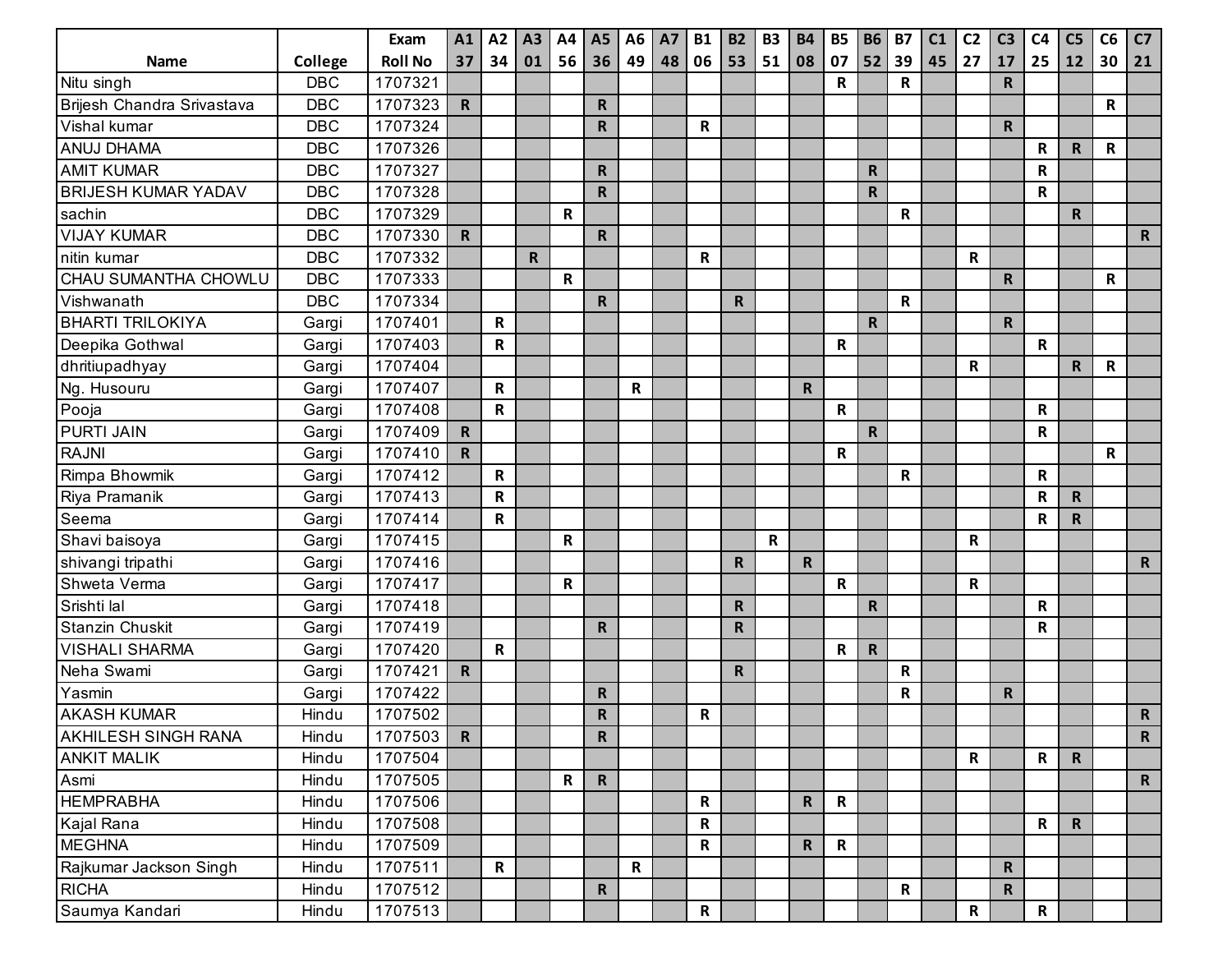|                           |            | Exam           | A1           | A2           | A3           | A4          | A <sub>5</sub> | A <sub>6</sub> | <b>A7</b> | <b>B1</b>    | <b>B2</b>    | <b>B3</b>   | <b>B4</b>    | <b>B5</b>    | <b>B6</b>    | <b>B7</b>   | C1          | C <sub>2</sub> | C <sub>3</sub> | C <sub>4</sub> | C <sub>5</sub> | C6 | C7           |
|---------------------------|------------|----------------|--------------|--------------|--------------|-------------|----------------|----------------|-----------|--------------|--------------|-------------|--------------|--------------|--------------|-------------|-------------|----------------|----------------|----------------|----------------|----|--------------|
| Name                      | College    | <b>Roll No</b> | 37           | 34           | 01           | 56          | 36             | 49             | 48        | 06           | 53           | 51          | 08           | 07           | 52           | 39          | 45          | 27             | 17             | 25             | 12             | 30 | 21           |
| Sehal Jain                | Hindu      | 1707514        |              |              |              |             |                |                |           |              |              |             | $\mathsf{R}$ |              |              |             | $\mathsf R$ |                | ${\sf R}$      |                |                |    |              |
| Sonali Sinha              | Hindu      | 1707516        |              | $\mathbf R$  |              |             |                |                |           |              |              |             |              |              | $\mathbf R$  |             |             |                | $\mathbf R$    |                |                |    |              |
| <b>SOURABH</b>            | Hindu      | 1707517        |              |              |              |             |                |                |           |              | $\mathsf{R}$ |             | $\mathbf R$  |              |              | $\mathsf R$ |             |                |                |                |                |    |              |
| Vidhi Sharma              | Hindu      | 1707520        | $\mathbf R$  |              |              |             |                |                |           |              |              |             |              |              |              |             |             | R              |                | $\mathbf R$    |                |    |              |
| Anshu Kumar               | Hindu      | 1707521        |              |              |              |             | $\mathsf{R}$   |                |           |              |              |             |              |              |              | R           |             |                | $\mathsf{R}$   |                |                |    |              |
| L D Jonathan Chongloi     | Hindu      | 1707522        |              |              |              | $\mathbf R$ |                |                |           | $\mathsf{R}$ |              |             |              |              |              |             |             | $\mathbf R$    |                |                |                |    |              |
| pragya                    | Hindu      | 1707523        |              |              |              |             | $\mathbf R$    |                |           |              | $\mathbf R$  |             |              |              |              |             |             |                |                |                |                |    | $\mathsf{R}$ |
| shashank shekhar          | Hindu      | 1707525        |              |              |              |             |                |                |           |              |              | $\mathbf R$ | $\mathsf{R}$ |              |              |             |             |                |                |                |                |    | $\mathsf{R}$ |
| <b>BODKE AKSHAY KUMAR</b> | Hindu      | 1707526        |              |              |              |             |                |                |           |              |              |             | $\mathsf{R}$ |              | $\mathsf{R}$ |             |             |                |                |                | $\mathbf R$    |    |              |
| Kiran                     | Hindu      | 1707527        |              |              |              |             | $\mathsf{R}$   |                |           |              |              |             |              |              |              | ${\sf R}$   |             |                | $\mathsf{R}$   |                |                |    |              |
| Lokesh Kumar Meena        | Hindu      | 1707528        |              | $\mathsf{R}$ |              |             |                |                |           |              |              |             |              | R            |              |             |             |                |                |                |                | R  |              |
| kumar samanjashya         | Hindu      | 1707530        |              |              |              |             |                |                |           |              |              | $\mathbf R$ | $\mathbf R$  |              |              |             |             |                |                |                |                | R  |              |
| Anamika Singh             | IP         | 1707601        |              |              |              |             |                |                |           |              | $\mathbf R$  |             |              | $\mathbf R$  |              | $\mathsf R$ |             |                |                |                |                |    |              |
| Anjali Kumari             | IP         | 1707602        |              |              | $\mathsf{R}$ |             | $\mathsf{R}$   |                |           |              |              |             |              |              |              |             |             |                |                | R              |                |    |              |
| Ankita Choudhary          | IP         | 1707603        |              |              | $\mathsf{R}$ |             | $\mathsf R$    |                |           |              |              |             |              |              |              |             |             | R              |                |                |                |    |              |
| <b>AQSA</b>               | IP         | 1707604        |              |              | $\mathsf{R}$ |             |                |                |           |              |              |             |              |              |              | $\mathsf R$ |             |                |                | $\mathbf R$    |                |    |              |
| ganga                     | IP         | 1707605        |              | $\mathbf R$  |              |             |                |                |           |              |              |             |              | R            | $\mathbf R$  |             |             |                |                |                |                |    |              |
| isha singh                | IP         | 1707606        |              | $\mathbf R$  |              |             |                |                |           |              |              |             |              | $\mathbf R$  |              |             |             |                | $\mathbf R$    |                |                |    |              |
| Jumi Nabam                | IP         | 1707607        |              | ${\sf R}$    |              |             |                |                |           |              |              |             |              | R            |              | $\mathsf R$ |             |                |                |                |                |    |              |
| Maryam khatoon            | IP         | 1707608        |              |              |              |             |                |                |           |              | $\mathbf R$  |             |              |              |              | $\mathsf R$ |             |                |                | R              |                |    |              |
| Meenakshi meena           | IP         | 1707609        |              |              |              |             |                |                |           |              |              |             | $\mathsf{R}$ | $\mathbf R$  |              |             |             |                |                |                |                |    | $\mathsf{R}$ |
| Mohini                    | IP         | 1707610        |              |              |              |             | $\mathsf{R}$   |                |           |              |              |             |              |              | ${\sf R}$    | ${\sf R}$   |             |                |                |                |                |    |              |
| Neha Arya                 | IP         | 1707611        | $\mathsf{R}$ |              |              |             |                |                |           |              |              |             |              | $\mathbf R$  |              |             |             |                |                |                |                |    | $\mathsf{R}$ |
| Nidhi Tripathi            | IP         | 1707612        | $\mathsf{R}$ |              |              |             |                |                |           |              |              |             |              |              | $\mathsf{R}$ |             |             |                |                |                |                |    | $\mathsf{R}$ |
| <b>NIKITA RAJPUT</b>      | IP         | 1707613        |              |              |              |             |                |                |           |              | $\mathbf R$  |             |              | $\mathbf R$  |              |             |             |                | $\mathbf R$    |                |                |    |              |
| PORSHIYA SINGH            | IP         | 1707614        |              |              |              |             | $\mathsf{R}$   |                |           |              |              |             |              |              |              |             |             |                |                | R              |                |    | $\mathsf{R}$ |
| Radhika Kokra             | IP         | 1707615        |              |              |              |             |                |                |           |              | $\mathbf R$  |             | $\mathsf{R}$ |              |              |             |             |                |                |                |                |    | $\mathsf{R}$ |
| Sahithya kukkala          | IP         | 1707616        |              |              |              |             |                |                |           |              | ${\sf R}$    |             |              |              | $\mathsf{R}$ |             |             |                |                | $\mathbf R$    |                |    |              |
| <b>SHILPA SONI</b>        | IP         | 1707617        |              | ${\sf R}$    |              |             |                |                |           |              |              |             |              |              | $\mathsf{R}$ |             |             |                |                | R              |                |    |              |
| Shruti Majumdar           | IP         | 1707618        |              |              |              |             |                |                |           | R            | $\mathbf R$  |             |              |              |              |             |             |                |                | R              |                |    |              |
| Sunidhi Sharma            | IP         | 1707619        |              |              |              |             |                |                |           |              | $\mathsf{R}$ |             |              |              |              |             |             |                | $\mathbf R$    |                |                |    | $\mathsf{R}$ |
| vasundhra kaushik         | IP         | 1707621        |              |              |              |             |                |                |           | $\mathbf R$  |              |             |              |              |              |             |             | ${\bf R}$      |                |                | $\mathsf{R}$   |    |              |
| <b>TENZIN CHOEZOM</b>     | $\sf IP$   | 1707622        |              |              |              |             |                |                |           | $\mathsf{R}$ |              |             | $\mathsf{R}$ |              |              |             |             | R              |                |                |                |    |              |
| <b>FARHEEN ANJUM</b>      | <b>JDM</b> | 1707701        |              |              |              |             |                |                |           | $\mathbf R$  |              |             |              |              | $\mathbf R$  |             |             | $\mathbf R$    |                |                |                |    |              |
| Jyoti                     | <b>JDM</b> | 1707702        |              | $\mathsf{R}$ |              |             |                |                |           |              |              |             |              | $\mathsf{R}$ |              |             |             |                | $\mathsf{R}$   |                |                |    |              |
| Swati Sinha               | <b>JDM</b> | 1707703        |              | $\mathbf R$  |              |             |                |                |           |              |              |             |              |              |              |             | $\mathbf R$ |                |                | $\mathsf{R}$   |                |    |              |
| <b>JYOTI VERMA</b>        | <b>JDM</b> | 1707704        |              |              |              |             |                |                |           |              |              |             |              | $\mathsf{R}$ | $\mathbf R$  |             |             | $\mathsf{R}$   |                |                |                |    |              |
| Gazala Anjum              | <b>JDM</b> | 1707705        |              |              |              |             |                |                |           |              | $\mathsf{R}$ |             |              |              | $\mathbf R$  | $\mathbf R$ |             |                |                |                |                |    |              |
| lalita                    | <b>JDM</b> | 1707706        |              | $\mathsf{R}$ |              |             |                |                |           |              |              |             |              |              | ${\sf R}$    |             |             |                |                | $\mathsf{R}$   |                |    |              |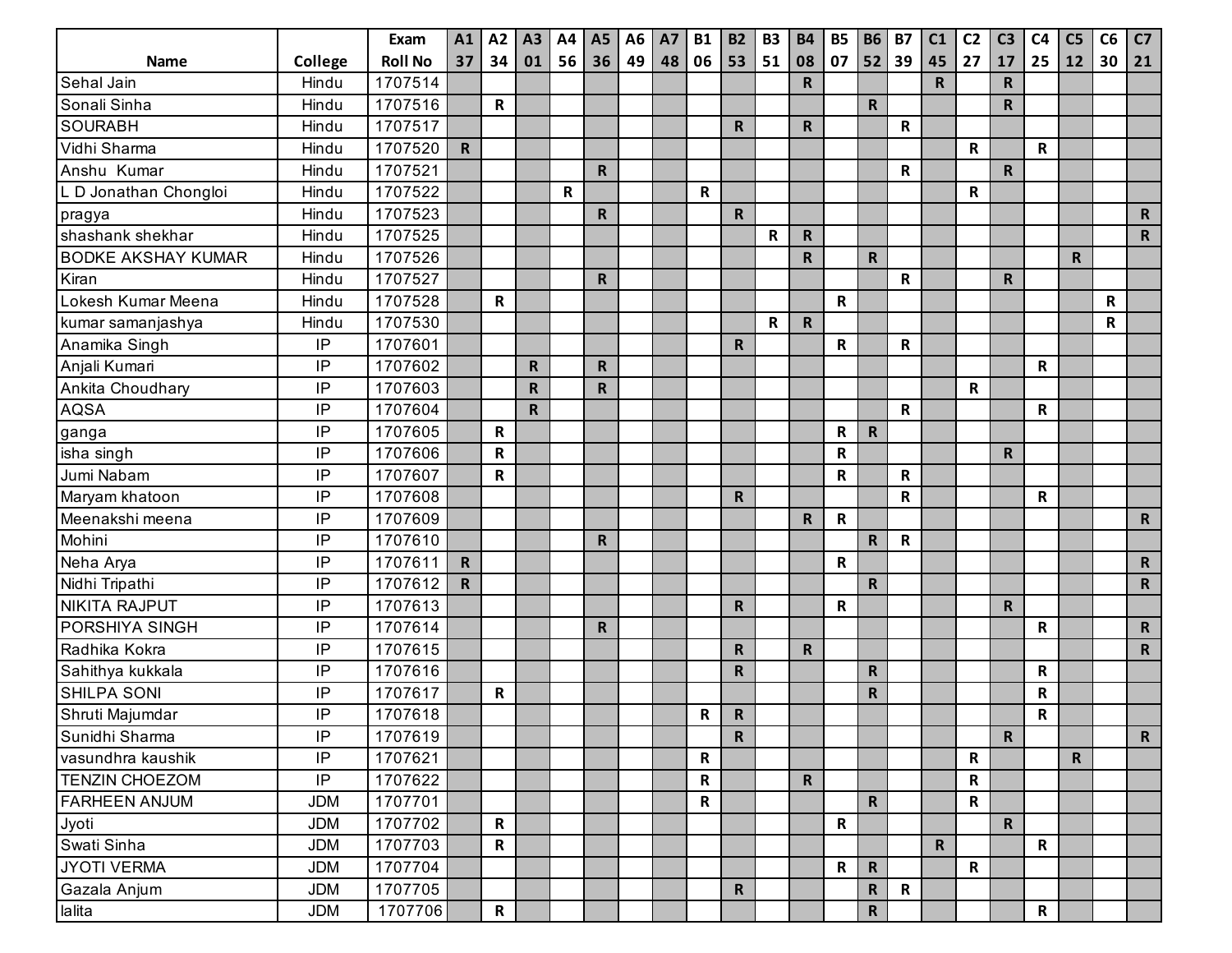|                        |            | Exam           | A1           | A2           | A3                      | A4          | <b>A5</b>    | A <sub>6</sub> | <b>A7</b>    | <b>B1</b>    | <b>B2</b>    | <b>B3</b> | <b>B4</b>    | <b>B5</b>    | <b>B6</b>    | <b>B7</b>    | C1          | C <sub>2</sub> | C <sub>3</sub> | C <sub>4</sub> | C <sub>5</sub> | C6 | C7           |
|------------------------|------------|----------------|--------------|--------------|-------------------------|-------------|--------------|----------------|--------------|--------------|--------------|-----------|--------------|--------------|--------------|--------------|-------------|----------------|----------------|----------------|----------------|----|--------------|
| Name                   | College    | <b>Roll No</b> | 37           | 34           | 01                      | 56          | 36           | 49             | 48           | 06           | 53           | 51        | 08           | 07           | 52           | 39           | 45          | 27             | 17             | 25             | 12             | 30 | 21           |
| Usha                   | <b>JDM</b> | 1707707        | $\mathsf R$  |              |                         | $\mathbf R$ |              |                |              |              |              |           |              | R            |              |              |             |                |                |                |                |    |              |
| komal                  | <b>JDM</b> | 1707708        | R.           |              |                         |             | $\mathbf R$  |                |              |              |              |           |              |              |              | R            |             |                |                |                |                |    |              |
| Sonal Singh            | <b>JDM</b> | 1707709        |              |              |                         |             |              |                |              |              | $\mathsf{R}$ |           |              |              | $\mathsf{R}$ |              |             |                |                |                |                |    | $\mathsf{R}$ |
| kaushal kumari         | <b>JDM</b> | 1707710        |              |              |                         |             |              | $\mathsf R$    |              |              |              |           |              | R            |              |              |             |                |                | R              |                |    |              |
| Ankita Singh           | <b>KNC</b> | 1707801        |              |              |                         |             | $\mathsf{R}$ |                |              |              |              |           |              |              |              | $\mathsf R$  |             |                |                | R              |                |    |              |
| Astha Naval            | <b>KNC</b> | 1707802        |              |              |                         |             |              |                |              |              |              |           |              |              |              |              |             |                |                | R              |                | R  | $\mathsf{R}$ |
| <b>Babita</b>          | <b>KNC</b> | 1707803        | $\mathsf{R}$ |              |                         |             |              |                |              |              |              |           |              | R            |              |              |             |                |                | R              |                |    |              |
| <b>Bhargavi PBA</b>    | <b>KNC</b> | 1707804        |              |              | R                       |             |              |                |              |              |              |           |              |              |              |              |             | R              |                | R              |                |    |              |
| <b>DIMPLE BHARDWAJ</b> | <b>KNC</b> | 1707805        |              |              |                         |             |              |                |              |              |              |           | $\mathbf R$  | $\mathbf R$  | $\mathsf{R}$ |              |             |                |                |                |                |    |              |
| <b>EKTA RAI</b>        | <b>KNC</b> | 1707806        |              |              | $\mathsf R$             |             |              |                |              | R            |              |           |              |              |              |              |             |                |                |                |                |    | $\mathsf{R}$ |
| Gauri khanna           | <b>KNC</b> | 1707807        |              |              |                         |             |              |                |              |              |              |           | $\mathsf{R}$ |              |              |              |             |                |                |                | $\mathbf R$    |    | $\mathsf{R}$ |
| Geetika panwar         | <b>KNC</b> | 1707808        |              |              |                         |             |              |                |              |              |              |           |              |              | $\mathsf{R}$ | R            |             |                |                |                | $\mathsf R$    |    |              |
| Gitali Monga           | <b>KNC</b> | 1707809        |              |              | $\mathsf R$             |             |              |                |              |              |              |           | $\mathsf{R}$ |              |              |              |             |                |                |                | $\mathsf R$    |    |              |
| Jayaa Auplish          | <b>KNC</b> | 1707810        |              |              |                         |             |              |                |              |              | $\mathsf{R}$ |           |              |              |              |              |             |                |                |                | $\mathbf R$    |    | $\mathsf{R}$ |
| Kriti Seth             | <b>KNC</b> | 1707811        |              |              | $\overline{\mathsf{R}}$ |             |              |                |              |              |              |           | $\mathbf R$  |              |              |              |             |                |                |                |                |    | $\mathsf{R}$ |
| <b>MANJU GAUTAM</b>    | <b>KNC</b> | 1707812        | $\mathbf R$  |              |                         | $\mathbf R$ |              |                |              |              |              |           |              |              | $\mathsf{R}$ |              |             |                |                |                |                |    |              |
| Neha Purohit           | <b>KNC</b> | 1707813        |              | $\mathbf R$  |                         |             |              | R              |              |              |              |           |              |              |              |              | $\mathbf R$ |                |                |                |                |    |              |
| Ng haveirou            | <b>KNC</b> | 1707814        |              |              |                         |             |              | $\mathsf{R}$   |              |              |              |           | $\mathbf R$  |              |              |              |             | $\mathbf R$    |                |                |                |    |              |
| PS Ruth Lalzikpiii     | <b>KNC</b> | 1707815        |              | $\mathsf{R}$ |                         |             |              |                |              |              |              |           |              | $\mathbf R$  |              | R            |             |                |                |                |                |    |              |
| Paromita Roy           | <b>KNC</b> | 1707816        |              |              | $\mathsf{R}$            |             |              |                |              |              |              |           |              |              | $\mathsf R$  |              |             |                |                | R              |                |    |              |
| Rima chhetry           | <b>KNC</b> | 1707818        |              |              |                         | $\mathbf R$ |              |                |              | $\mathbf R$  |              |           |              |              |              |              |             | $\mathbf R$    |                |                |                |    |              |
| ritu                   | <b>KNC</b> | 1707819        |              |              |                         |             |              |                |              |              |              |           |              | R            |              | $\mathsf R$  |             |                |                | $\mathbf R$    |                |    |              |
| Shalini kumari         | <b>KNC</b> | 1707820        |              |              |                         |             | $\mathsf{R}$ |                |              |              |              |           |              |              | $\mathbf R$  |              |             |                |                | R              |                |    |              |
| Sibanee Gogoi          | <b>KNC</b> | 1707821        |              |              |                         |             |              |                | $\mathsf{R}$ |              |              |           |              | $\mathbf R$  |              |              |             | R              |                |                |                |    |              |
| Sristi Kumari          | <b>KNC</b> | 1707823        |              |              |                         |             |              |                |              |              | $\mathsf R$  |           |              |              |              |              |             |                | $\mathbf R$    |                |                |    | $\mathsf{R}$ |
| Vaishali               | <b>KNC</b> | 1707825        |              |              |                         |             |              |                |              |              |              |           |              | R            |              | R            |             |                |                | $\mathbf R$    |                |    |              |
| <b>BORNALI CHETIA</b>  | Kalindi    | 1707861        |              |              |                         |             |              |                |              |              | $\mathbf R$  |           |              | R            |              |              |             |                |                | $\mathbf R$    |                |    |              |
| Shubhangi Yadav        | Kalindi    | 1707863        |              | $\mathsf{R}$ |                         |             | $\mathsf{R}$ |                |              |              |              |           |              |              |              |              |             |                |                | R              |                |    |              |
| Alka Kumari            | Kalindi    | 1707864        |              |              |                         |             |              |                |              |              |              |           |              |              |              |              |             |                |                | R              | $\mathsf{R}$   | R  |              |
| Varsha Singh           | Kalindi    | 1707865        |              |              |                         |             |              |                |              |              | $\mathsf R$  |           |              |              |              | R            |             |                | $\mathbf R$    |                |                |    |              |
| Yukti Sharma           | Kalindi    | 1707866        | $\mathsf{R}$ |              |                         |             |              |                |              |              |              |           |              | $\mathsf{R}$ |              |              |             |                |                |                |                |    | $\mathsf{R}$ |
| Pooja Sehrawat         | Kalindi    | 1707867        |              |              |                         |             | $\mathbf R$  |                |              |              |              |           |              |              |              |              |             | $\mathbf R$    |                |                |                |    | $\mathsf{R}$ |
| Suman Maurya           | Kalindi    | 1707868        |              |              |                         |             | $\mathbf R$  |                |              | $\mathsf{R}$ |              |           |              |              |              |              |             |                |                |                |                |    | $\mathsf{R}$ |
| Kiran verma            | Kalindi    | 1707869        |              |              |                         |             |              |                |              |              | $\mathbf R$  |           |              | $\mathsf{R}$ |              |              |             |                |                | $\mathsf{R}$   |                |    |              |
| <b>NISHA</b>           | Kalindi    | 1707870        |              |              |                         |             | $\mathbf R$  |                |              |              |              |           |              |              | $\mathbf R$  |              |             | $\mathbf R$    |                |                |                |    |              |
| Shabana parveen        | Kalindi    | 1707871        | $\mathbf R$  |              |                         |             |              |                |              |              |              |           |              |              |              | $\mathsf{R}$ |             | $\mathbf R$    |                |                |                |    |              |
| Priyanka ganguli       | Kalindi    | 1707872        | $\mathsf{R}$ |              |                         |             | $\mathbf R$  |                |              |              |              |           |              |              |              |              |             |                |                |                |                |    | $\mathsf{R}$ |
| Yangchen Dolma         | Kalindi    | 1707873        |              |              |                         |             |              |                |              |              |              |           |              |              |              |              | $\mathbf R$ | $\mathsf{R}$   |                |                | $\mathbf R$    |    |              |
| abhijeet kumar         | KMC        | 1707901        |              |              |                         |             | $\mathsf{R}$ |                |              | $\mathsf{R}$ |              |           |              |              |              | $\mathsf{R}$ |             |                |                |                |                |    |              |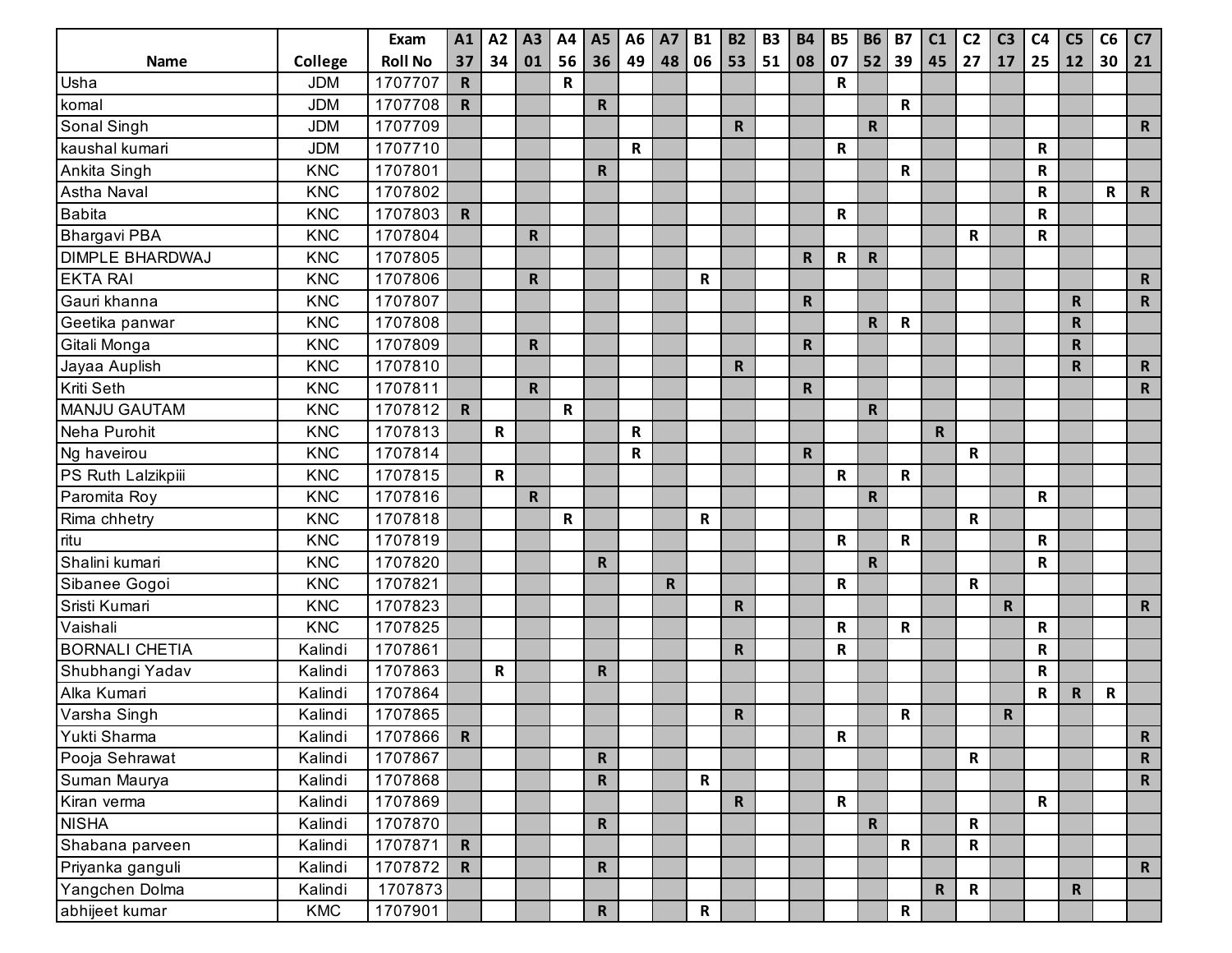|                          |            | Exam           | A1           | A2           | A3           | A4           | <b>A5</b>    | A <sub>6</sub> | <b>A7</b>   | <b>B1</b>    | <b>B2</b>    | <b>B3</b>   | <b>B4</b>               | <b>B5</b>    | <b>B6</b>    | <b>B7</b>    | C <sub>1</sub> | C <sub>2</sub> | C <sub>3</sub> | C <sub>4</sub> | C <sub>5</sub> | C6 | C <sub>7</sub> |
|--------------------------|------------|----------------|--------------|--------------|--------------|--------------|--------------|----------------|-------------|--------------|--------------|-------------|-------------------------|--------------|--------------|--------------|----------------|----------------|----------------|----------------|----------------|----|----------------|
| <b>Name</b>              | College    | <b>Roll No</b> | 37           | 34           | 01           | 56           | 36           | 49             | 48          | 06           | 53           | 51          | 08                      | 07           | 52           | 39           | 45             | 27             | 17             | 25             | 12             | 30 | 21             |
| Abhinay Yarlagadda       | <b>KMC</b> | 1707902        |              |              | $\mathsf{R}$ |              |              |                |             | R            |              |             |                         |              |              |              |                |                |                |                |                |    | $\mathsf{R}$   |
| Amit kumar sharma        | <b>KMC</b> | 1707903        |              |              |              | R            |              |                |             | R            | $\mathbf R$  |             |                         |              |              |              |                |                |                |                |                |    |                |
| Anupam Singh             | <b>KMC</b> | 1707904        |              |              |              |              |              |                |             |              |              | $\mathbf R$ | $\mathbf R$             |              |              |              |                |                |                |                |                |    | $\mathsf{R}$   |
| arvind kumar             | <b>KMC</b> | 1707905        |              |              |              |              | $\mathsf{R}$ |                |             |              | ${\sf R}$    |             |                         |              |              | R            |                |                |                |                |                |    |                |
| Bandana Singh            | <b>KMC</b> | 1707907        | $\mathsf{R}$ |              |              |              |              |                |             |              |              |             | $\mathbf R$             | R            |              |              |                |                |                |                |                |    |                |
| bhuwan chandra           | <b>KMC</b> | 1707908        |              |              |              |              |              |                |             |              | $\mathbf R$  |             | $\overline{\mathsf{R}}$ |              |              | R            |                |                |                |                |                |    |                |
| bijendra singh dhakad    | <b>KMC</b> | 1707909        |              |              |              | $\mathbf R$  |              |                |             | R            |              |             |                         | $\mathbf R$  |              |              |                |                |                |                |                |    |                |
| Deepak                   | <b>KMC</b> | 1707910        |              | $\mathbf R$  |              |              | $\mathsf{R}$ |                |             |              |              |             |                         |              |              | R            |                |                |                |                |                |    |                |
| <b>DIVYA SHIKHA</b>      | <b>KMC</b> | 1707911        | $\mathbf R$  |              | $\mathbf R$  |              |              |                |             |              |              |             |                         |              |              | $\mathsf{R}$ |                |                |                |                |                |    |                |
| Girijesh Kumar mishra    | <b>KMC</b> | 1707912        |              | ${\sf R}$    |              |              |              |                |             |              |              |             |                         |              |              | $\mathsf R$  |                |                | $\mathsf{R}$   |                |                |    |                |
| <b>HARSHITA</b>          | <b>KMC</b> | 1707913        |              |              |              |              |              |                |             |              | $\mathbf R$  |             | $\mathsf{R}$            | R            |              |              |                |                |                |                |                |    |                |
| <b>JYOTSANA GHAI</b>     | <b>KMC</b> | 1707914        |              |              |              |              |              |                |             |              | $\mathsf{R}$ |             | $\mathbf R$             | $\mathsf R$  |              |              |                |                |                |                |                |    |                |
| Maleeha Jameel           | <b>KMC</b> | 1707916        | $\mathsf{R}$ |              |              |              |              |                |             |              | $\mathsf R$  | $\mathbf R$ |                         |              |              |              |                |                |                |                |                |    |                |
| <b>MANISH KUMAR</b>      | <b>KMC</b> | 1707917        |              |              |              |              |              |                |             |              | $\mathbf R$  |             |                         |              |              |              |                |                |                | R              |                |    | $\mathbf R$    |
| Manraj gurjar            | <b>KMC</b> | 1707918        | $\mathsf{R}$ |              |              |              | $\mathsf{R}$ |                |             |              | $\mathbf R$  |             |                         |              |              |              |                |                |                |                |                |    |                |
| <b>MANSI DAYERKOTI</b>   | <b>KMC</b> | 1707919        |              |              |              |              |              |                |             | R            |              |             |                         | $\mathbf R$  |              |              |                | $\mathbf R$    |                |                |                |    |                |
| Md. Nawaz Sharif         | <b>KMC</b> | 1707920        |              |              |              |              |              | R              |             |              |              |             | $\mathsf{R}$            |              |              |              |                |                | $\mathsf{R}$   |                |                |    |                |
| <b>NARAYAN ROY</b>       | <b>KMC</b> | 1707921        |              |              |              |              |              |                |             |              | $\mathbf R$  |             |                         | $\mathbf R$  | $\mathsf{R}$ |              |                |                |                |                |                |    |                |
| Niraj Kumar              | <b>KMC</b> | 1707923        |              | R            |              | $\mathbf R$  |              |                |             |              |              |             |                         |              |              |              | $\mathsf R$    |                |                |                |                |    |                |
| Paras Jha                | <b>KMC</b> | 1707925        |              |              | R            |              |              |                |             |              |              |             |                         |              |              |              |                |                |                | R              | $\mathsf{R}$   |    |                |
| Priya sharma             | <b>KMC</b> | 1707926        |              |              |              |              |              |                |             |              |              |             | $\mathbf R$             |              | $\mathsf{R}$ |              |                |                | $\mathsf{R}$   |                |                |    |                |
| Renu                     | <b>KMC</b> | 1707928        |              |              |              |              | R.           |                |             |              | $\mathsf{R}$ |             |                         |              |              | R            |                |                |                |                |                |    |                |
| Saurabh suman            | <b>KMC</b> | 1707930        |              |              |              |              |              |                |             | R            | $\mathbf R$  |             |                         |              |              |              |                |                |                | R              |                |    |                |
| <b>SHIV KUMAR MEENA</b>  | <b>KMC</b> | 1707931        |              |              |              |              |              |                |             |              | $\mathsf{R}$ |             | $\mathbf R$             |              |              | R            |                |                |                |                |                |    |                |
| Shubham Yadav            | <b>KMC</b> | 1707934        |              |              |              | $\mathbf R$  |              | R              |             |              | $\mathsf{R}$ |             |                         |              |              |              |                |                |                |                |                |    |                |
| Sonali Rajawat           | <b>KMC</b> | 1707935        |              | R            |              |              |              |                |             |              |              |             | $\mathsf{R}$            |              |              |              |                |                |                |                |                | R  |                |
| sumit kumar saurabh      | <b>KMC</b> | 1707936        |              |              |              |              |              |                |             | R            |              |             |                         | R            |              | $\mathsf R$  |                |                |                |                |                |    |                |
| Swati                    | <b>KMC</b> | 1707937        |              |              |              |              |              |                |             |              |              |             |                         |              |              |              |                |                |                | R              | $\mathsf{R}$   | R  |                |
| <b>Thoudam Bankim</b>    | <b>KMC</b> | 1707938        |              |              |              |              |              | R              |             |              |              |             | R                       |              |              |              |                | R              |                |                |                |    |                |
| Toraj inteaashi          | <b>KMC</b> | 1707939        |              |              |              |              |              | R              |             |              |              |             |                         |              |              |              |                | R              |                |                | $\mathsf R$    |    |                |
| UTKARSH MAJUMDAR         | <b>KMC</b> | 1707940        |              | $\mathsf{R}$ |              | $\mathsf{R}$ |              |                |             | $\mathbf R$  |              |             |                         |              |              |              |                |                |                |                |                |    |                |
| <b>UTKARSH SINGH</b>     | <b>KMC</b> | 1707941        |              |              | $\mathsf{R}$ |              |              |                |             |              |              |             |                         |              |              |              |                |                |                | $\mathsf{R}$   | $\mathbf R$    |    |                |
| Vandana                  | <b>KMC</b> | 1707942        |              | $\mathbf R$  |              |              |              |                |             | $\mathsf{R}$ |              |             |                         |              | $\mathbf R$  |              |                |                |                |                |                |    |                |
| <b>VIDUSHI THAPLIYAL</b> | <b>KMC</b> | 1707943        | $\mathsf{R}$ |              |              |              |              |                | $\mathsf R$ |              |              |             |                         |              | $\mathbf R$  |              |                |                |                |                |                |    |                |
| vinit kumar              | <b>KMC</b> | 1707945        | $\mathsf{R}$ | $\mathsf{R}$ |              |              |              |                |             |              |              |             |                         |              |              |              |                |                |                | $\mathsf{R}$   |                |    |                |
| <b>VIVEK KUMAR</b>       | <b>KMC</b> | 1707946        |              |              |              |              | $\mathsf{R}$ |                |             | $\mathsf{R}$ |              |             |                         |              |              | R            |                |                |                |                |                |    |                |
| Yash Arora               | <b>KMC</b> | 1707947        |              |              |              |              | $\mathbf R$  |                |             | $\mathbf R$  |              |             |                         |              |              |              |                |                |                |                |                |    | $\mathsf{R}$   |
| Abhijeet nilesh          | <b>KMC</b> | 1707948        | $\mathsf{R}$ |              |              | $\mathbf R$  |              |                |             |              |              |             |                         | $\mathsf{R}$ |              |              |                |                |                |                |                |    |                |
| Dheeraj Pandey           | KMC        | 1707949        |              |              | $\mathsf{R}$ |              |              |                |             |              |              |             | $\mathsf{R}$            |              |              |              |                |                |                |                | $\mathbf R$    |    |                |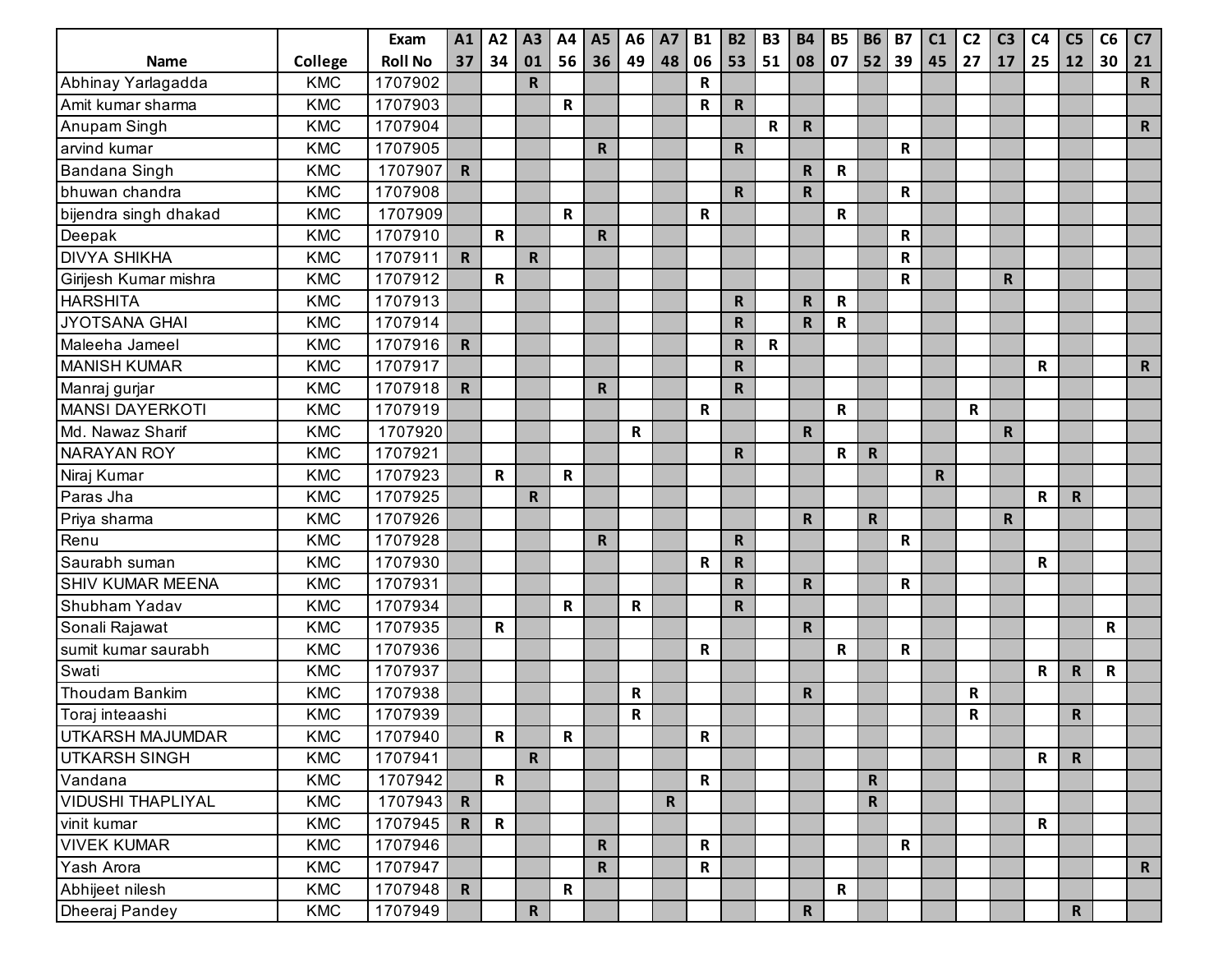|                          |            | Exam           | A1           | A2          | A3           | A4          | <b>A5</b>    | A <sub>6</sub> | <b>A7</b>   | <b>B1</b> | <b>B2</b>    | <b>B3</b>   | <b>B4</b>    | <b>B5</b>    | <b>B6</b>    | <b>B7</b>    | C1          | C <sub>2</sub> | C <sub>3</sub> | C <sub>4</sub> | C <sub>5</sub> | C6          | C7           |
|--------------------------|------------|----------------|--------------|-------------|--------------|-------------|--------------|----------------|-------------|-----------|--------------|-------------|--------------|--------------|--------------|--------------|-------------|----------------|----------------|----------------|----------------|-------------|--------------|
| <b>Name</b>              | College    | <b>Roll No</b> | 37           | 34          | 01           | 56          | 36           | 49             | 48          | 06        | 53           | 51          | 08           | 07           | 52           | 39           | 45          | 27             | 17             | 25             | 12             | 30          | 21           |
| Anshul Yadav             | <b>LSR</b> | 1708002        | $\mathbf R$  |             | $\mathsf R$  |             |              |                |             |           |              |             |              |              |              | $\mathsf R$  |             |                |                |                |                |             |              |
| Isha singh               | <b>LSR</b> | 1708003        |              |             | $\mathsf R$  |             |              |                |             |           |              |             |              | R            |              |              |             | $\mathbf R$    |                |                |                |             |              |
| Megha Singh Chauhan      | <b>LSR</b> | 1708005        |              |             |              |             |              |                |             | R         |              |             |              |              |              |              |             |                | $\mathsf{R}$   |                | $\mathbf R$    |             |              |
| Munteha fatima           | <b>LSR</b> | 1708006        | $\mathsf{R}$ |             |              |             |              |                |             |           |              |             |              |              | ${\sf R}$    |              |             |                |                |                |                |             | $\mathsf{R}$ |
| Navroz Singh             | <b>LSR</b> | 1708007        |              |             | $\mathsf{R}$ |             |              |                |             | ${\sf R}$ |              |             |              |              |              |              |             |                |                |                | $\mathsf R$    |             |              |
| neetu kumari             | <b>LSR</b> | 1708008        |              | $\mathbf R$ |              |             | R            |                |             |           |              |             |              |              | $\mathsf{R}$ |              |             |                |                |                |                |             |              |
| Nikita Kumar das         | <b>LSR</b> | 1708009        |              |             |              |             |              |                |             |           |              |             |              |              |              |              |             | R              |                |                | $\mathbf R$    | R           |              |
| Nisha                    | <b>LSR</b> | 1708010        |              | $\mathbf R$ |              | R           | $\mathsf{R}$ |                |             |           |              |             |              |              |              |              |             |                |                |                |                |             |              |
| Princi Verma             | <b>LSR</b> | 1708011        |              |             | $\mathsf{R}$ |             |              | ${\sf R}$      |             | R         |              |             |              |              |              |              |             |                |                |                |                |             |              |
| Radhika Dass             | <b>LSR</b> | 1708012        |              |             | $\mathsf{R}$ |             |              |                |             | R         | $\mathbf R$  |             |              |              |              |              |             |                |                |                |                |             |              |
| Rigzin Angmo             | <b>LSR</b> | 1708013        |              |             |              |             |              |                |             |           | ${\sf R}$    |             |              | R            |              |              |             |                |                |                |                |             | $\mathsf{R}$ |
| Shubha Shubhra           | <b>LSR</b> | 1708015        | $\mathbf R$  |             | $\mathbf R$  |             | $\mathsf{R}$ |                |             |           |              |             |              |              |              |              |             |                |                |                |                |             |              |
| <b>SUKHJEET KAUR</b>     | <b>LSR</b> | 1708016        |              |             |              | $\mathbf R$ |              |                |             |           | $\mathsf{R}$ |             |              |              | $\mathsf{R}$ |              |             |                |                |                |                |             |              |
| Tamanna                  | <b>LSR</b> | 1708017        | $\mathsf{R}$ |             |              |             |              |                |             |           |              |             |              | R            |              |              |             |                |                |                |                | R           |              |
| Tanmita Kundu            | <b>LSR</b> | 1708018        |              |             | R            |             | $\mathsf{R}$ |                |             |           |              |             |              |              |              | R            |             |                |                |                |                |             |              |
| Tina Kimngaiting Vaiphei | <b>LSR</b> | 1708019        |              |             |              |             |              |                |             |           |              |             | $\mathbf R$  |              |              |              |             |                |                |                | R              |             | $\mathsf{R}$ |
| Varsha                   | <b>LSR</b> | 1708020        | $\mathbf R$  |             |              |             |              |                | $\mathsf R$ |           |              |             |              |              | $\mathsf{R}$ |              |             |                |                |                |                |             |              |
| Upasana Bhardwaj         | <b>LBC</b> | 1708101        |              | ${\sf R}$   |              |             |              |                |             |           |              |             |              | R            |              | R            |             |                |                |                |                |             |              |
| Neha kumari              | <b>LBC</b> | 1708102        |              | ${\sf R}$   |              |             |              | $\mathbf R$    |             |           |              |             |              |              |              |              |             |                |                |                | $\mathbf R$    |             |              |
| <b>SALONI VERMA</b>      | <b>LBC</b> | 1708103        |              |             |              |             |              |                |             | R         | $\mathbf R$  |             |              |              |              |              |             |                |                | R              |                |             |              |
| vaishali                 | <b>LBC</b> | 1708104        |              |             |              |             |              |                |             |           |              | $\mathbf R$ |              |              | $\mathsf{R}$ |              |             | R              |                |                |                |             |              |
| Chikeersha Sahay         | <b>LBC</b> | 1708105        |              |             |              |             |              |                |             | R         |              |             |              |              | $\mathsf{R}$ | $\mathsf R$  |             |                |                |                |                |             |              |
| Radiya Noman             | <b>LBC</b> | 1708106        |              |             |              |             |              |                |             |           |              |             |              |              |              |              |             |                |                | $\mathsf{R}$   | $\mathbf R$    | $\mathbf R$ |              |
| sakshi                   | <b>LBC</b> | 1708107        |              |             |              |             |              |                |             |           | $\mathbf R$  |             |              |              |              |              |             |                | $\mathbf R$    |                |                |             | $\mathsf{R}$ |
| ANJU                     | <b>LBC</b> | 1708108        |              |             |              |             |              |                |             |           |              |             |              |              |              | R            |             |                |                | $\mathsf{R}$   |                | $\mathsf R$ |              |
| Chemi Yeshi              | <b>LBC</b> | 1708109        |              |             |              |             |              |                |             |           |              |             | R            |              |              |              |             | $\mathbf R$    |                |                | ${\sf R}$      |             |              |
| Tanuja Singh             | Maitreyi   | 1708201        |              |             |              |             |              |                |             |           |              |             | R.           |              |              |              |             |                |                |                | $\mathsf R$    | R           |              |
| shelza jalan             | Maitreyi   | 1708203        |              |             |              |             |              |                |             |           |              |             | R.           |              |              | ${\sf R}$    |             |                |                |                | $\mathsf R$    |             |              |
| Anwesha Borkotoky        | Maitreyi   | 1708204        |              | ${\sf R}$   |              |             |              |                |             |           |              |             |              |              |              |              |             |                |                | R              | $\mathbf R$    |             |              |
| sharon francis           | Maitreyi   | 1708205        | $\mathbf R$  |             |              |             | $\mathbf R$  |                |             |           |              |             |              |              |              |              |             |                |                |                |                |             | $\mathsf{R}$ |
| Shreya                   | Maitreyi   | 1708206        |              |             |              |             | $\mathbf R$  |                |             |           |              |             |              |              |              |              |             | $\mathbf R$    |                |                |                |             | $\mathsf{R}$ |
| deepika                  | Maitreyi   | 1708207        | $\mathbf R$  |             |              |             |              |                |             |           |              |             | $\mathsf{R}$ |              |              | $\mathsf{R}$ |             |                |                |                |                |             |              |
| Jyotsana Nogia           | Maitreyi   | 1708208        |              |             |              |             |              |                |             |           | $\mathsf{R}$ |             |              |              |              |              |             |                | $\mathbf R$    | $\mathbf R$    |                |             |              |
| Sweta Suresh             | Maitreyi   | 1708209        |              | $\mathbf R$ |              |             |              | $\mathsf R$    |             |           |              |             |              |              |              |              |             |                |                |                | $\mathbf R$    |             |              |
| Upasana Sarma            | Maitreyi   | 1708210        |              |             |              |             |              |                |             |           |              |             |              |              |              | $\mathsf{R}$ |             | $\mathbf R$    |                | $\mathsf{R}$   |                |             |              |
| Pratishtha rao           | Maitreyi   | 1708211        |              |             | $\mathbf R$  |             | $\mathbf R$  |                |             |           |              |             |              |              |              |              | $\mathbf R$ |                |                |                |                |             |              |
| LALCHHANTLUANGI SAILO    | Maitreyi   | 1708212        |              |             |              |             |              |                |             |           |              |             |              | $\mathsf{R}$ |              |              |             |                | $\mathbf R$    |                |                |             | $\mathsf{R}$ |
| Deepa                    | Maitreyi   | 1708213        |              | $\mathsf R$ |              |             |              |                |             |           |              |             |              | $\mathbf R$  |              |              |             |                | $\mathbf R$    |                |                |             |              |
| JYOTI YADAV              | Maitreyi   | 1708214        |              | $\mathbf R$ |              |             |              |                |             |           |              |             |              |              |              | $\mathbf R$  |             |                |                | $\mathsf{R}$   |                |             |              |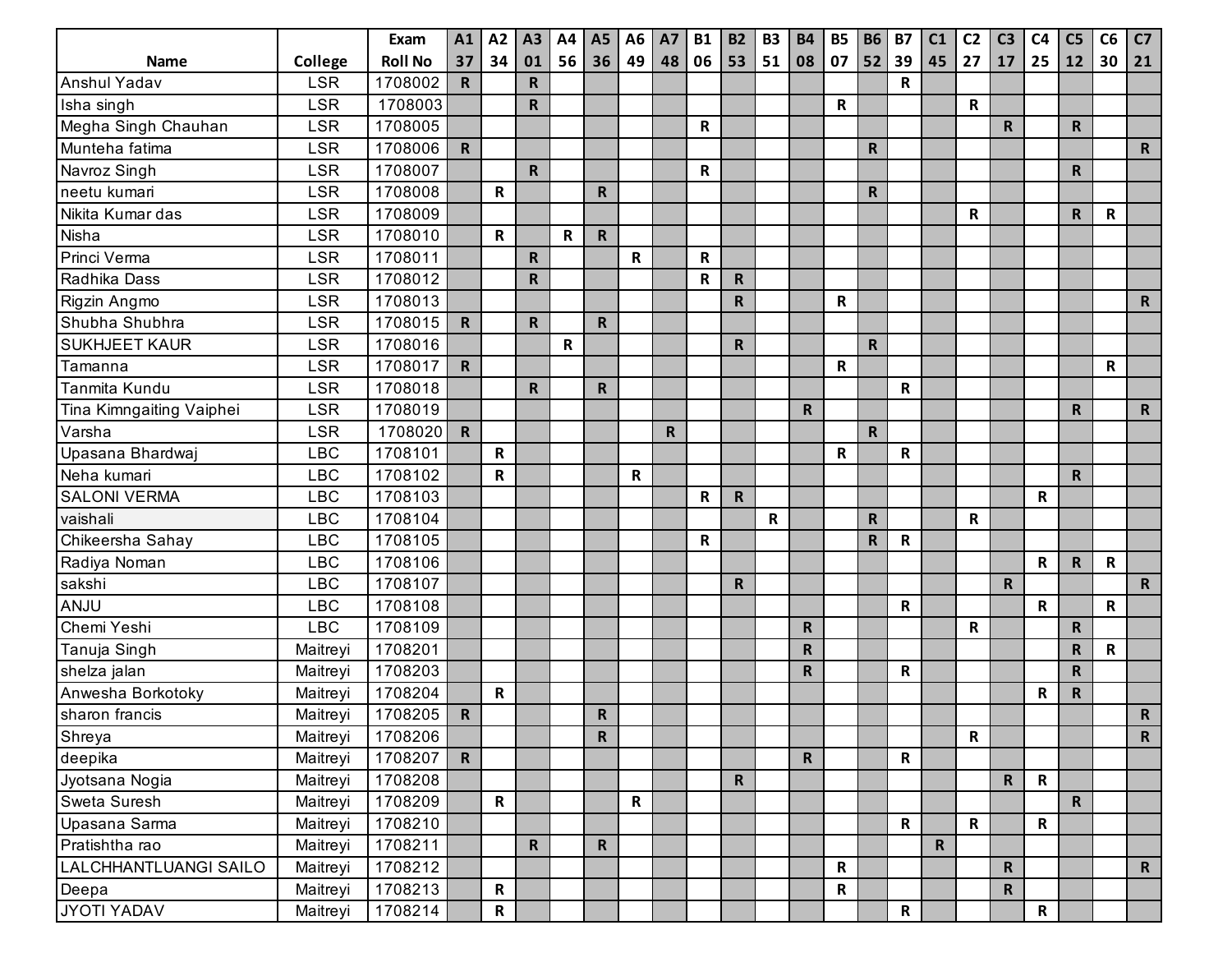|                             |            | Exam           | A1           | A2          | A3          | A4 | A <sub>5</sub> | A <sub>6</sub> | <b>A7</b>   | <b>B1</b>    | <b>B2</b>    | <b>B3</b>   | <b>B4</b>    | <b>B5</b>    | <b>B6</b>    | <b>B7</b>   | C1 | C <sub>2</sub> | C <sub>3</sub> | C <sub>4</sub> | C <sub>5</sub> | C6 | C7           |
|-----------------------------|------------|----------------|--------------|-------------|-------------|----|----------------|----------------|-------------|--------------|--------------|-------------|--------------|--------------|--------------|-------------|----|----------------|----------------|----------------|----------------|----|--------------|
| <b>Name</b>                 | College    | <b>Roll No</b> | 37           | 34          | 01          | 56 | 36             | 49             | 48          | 06           | 53           | 51          | 08           | 07           | 52           | 39          | 45 | 27             | 17             | 25             | 12             | 30 | 21           |
| shalu sinha                 | Maitreyi   | 1708216        |              |             |             |    |                |                |             |              |              |             |              |              |              | R           |    |                |                | R              | $\mathsf{R}$   |    |              |
| <b>NEHAL GAUR</b>           | Maitreyi   | 1708217        |              |             |             |    |                |                |             |              |              | R           |              |              |              |             |    |                |                |                |                | R  | $\mathsf{R}$ |
| Meghadeepa Sarma            | Maitreyi   | 1708218        |              |             |             |    |                |                |             |              | $\mathsf{R}$ |             |              |              |              |             |    |                |                |                | $\mathbf R$    |    | $\mathsf{R}$ |
| <b>NUPUR YADAV</b>          | Maitreyi   | 1708219        |              |             |             |    |                |                |             |              |              |             | R            | R            | $\mathsf R$  |             |    |                |                |                |                |    |              |
| Aishwarya Ranade            | Maitreyi   | 1708220        |              |             |             |    |                |                |             |              |              | $\mathbf R$ | $\mathbf R$  |              |              |             |    |                |                |                | $\mathsf{R}$   |    |              |
| Vanshika kapoor             | Maitreyi   | 1708221        |              |             |             |    |                |                |             |              | ${\sf R}$    |             |              |              | $\mathbf R$  |             |    |                |                |                |                |    | $\mathsf{R}$ |
| disha lal                   | Maitreyi   | 1708222        |              |             |             |    |                |                |             |              |              |             |              | R            |              | R           |    |                |                | $\mathsf R$    |                |    |              |
| <b>HEMA</b>                 | Maitreyi   | 1708223        |              |             |             |    | R              |                |             |              | $\mathsf{R}$ |             |              |              |              | $\mathsf R$ |    |                |                |                |                |    |              |
| pallavi vashisht            | Maitreyi   | 1708225        |              |             |             | R  |                |                |             |              |              |             |              |              | $\mathsf R$  |             |    |                |                |                | $\mathbf R$    |    |              |
| Neha yadav                  | Maitreyi   | 1708226        |              | $\mathbf R$ |             |    |                |                |             |              |              |             |              |              | $\mathsf R$  |             |    |                |                |                | R              |    |              |
| <b>Taro Tunu</b>            | Maitreyi   | 1708227        |              | $\mathbf R$ |             |    |                |                |             |              |              |             |              | R            |              | $\mathsf R$ |    |                |                |                |                |    |              |
| Navneet kaur                | Maitreyi   | 1708228        |              |             |             |    |                |                |             | R            | ${\sf R}$    |             |              |              |              |             |    |                |                |                |                |    | $\mathsf{R}$ |
| <b>POOJA</b>                | Maitreyi   | 1708229        |              |             |             |    |                |                |             |              | ${\sf R}$    |             |              | R            |              | $\mathbf R$ |    |                |                |                |                |    |              |
| Sandhanee Deka              | Maitreyi   | 1708230        |              |             |             |    | R              |                |             | R            |              |             |              |              |              |             |    |                |                |                |                |    | $\mathsf{R}$ |
| Kirtika solanki             | Maitreyi   | 1708231        |              | $\mathbf R$ |             |    |                |                |             |              |              |             | R            | $\mathsf R$  |              |             |    |                |                |                |                |    |              |
| AICHUK DEBBARMA             | <b>MSC</b> | 1708301        |              |             |             |    |                |                |             |              |              |             | R            |              |              |             |    |                |                |                | $\mathbf R$    |    | $\mathsf{R}$ |
| <b>ANAMIKA</b>              | <b>MSC</b> | 1708302        |              |             |             |    |                |                |             |              |              |             |              |              |              | R           |    |                |                | R              | $\mathsf{R}$   |    |              |
| Garima Kumari               | <b>MSC</b> | 1708303        |              | R           |             |    |                | R              |             |              |              |             |              |              |              |             |    |                | R              |                |                |    |              |
| <b>MANISHA SETHI</b>        | <b>MSC</b> | 1708305        |              |             |             |    |                |                |             |              |              |             | R            | $\mathsf R$  | $\mathsf R$  |             |    |                |                |                |                |    |              |
| Neha chauhan                | <b>MSC</b> | 1708306        |              | $\mathbf R$ |             |    |                |                |             |              |              |             |              | $\mathsf{R}$ |              |             |    |                | $\mathsf{R}$   |                |                |    |              |
| Nikita Arya                 | <b>MSC</b> | 1708307        |              |             |             |    |                |                |             |              |              |             | R            |              | $\mathsf R$  |             |    | R              |                |                |                |    |              |
| Ruovinuo                    | <b>MSC</b> | 1708308        |              |             |             |    |                |                |             |              |              |             | R            | $\mathsf R$  |              |             |    |                |                |                |                |    | $\mathsf{R}$ |
| Samridhi Arora              | <b>MSC</b> | 1708309        |              |             | $\mathbf R$ |    |                | R              |             | R            |              |             |              |              |              |             |    |                |                |                |                |    |              |
| Saraswati jha               | <b>MSC</b> | 1708310        |              |             |             |    |                |                |             |              | ${\sf R}$    |             |              |              |              |             |    |                |                | R              |                | R  |              |
| <b>SRISHTI</b>              | <b>MSC</b> | 1708311        |              |             |             |    |                |                |             |              |              |             | R            | R            | $\mathsf R$  |             |    |                |                |                |                |    |              |
| Vaishali kaushik            | <b>MSC</b> | 1708312        |              |             |             |    |                |                |             |              |              |             | $\mathsf{R}$ | R            | $\mathsf R$  |             |    |                |                |                |                |    |              |
| Vasima                      | <b>MSC</b> | 1708313        |              |             |             |    |                |                |             |              |              |             |              |              | $\mathsf{R}$ | R           |    |                |                |                | $\mathbf R$    |    |              |
| Versha goyal                | <b>MSC</b> | 1708314        |              |             |             |    |                |                |             |              |              |             |              | $\mathsf R$  |              | R           |    |                |                | ${\bf R}$      |                |    |              |
| Sumit kumar                 | <b>MLN</b> | 1708401        |              |             |             |    | $\mathbf R$    |                |             |              | $\mathsf{R}$ |             |              |              |              |             |    |                | R              |                |                |    |              |
| Kamini                      | <b>MLN</b> | 1708402        |              |             |             |    |                |                |             |              |              |             |              |              |              |             |    |                |                | R              |                | R  | $\mathsf{R}$ |
| <b>VYAS MUNI</b>            | <b>MLN</b> | 1708403        |              | $\mathbf R$ |             |    | R              |                |             |              |              |             |              |              | $\mathbf R$  |             |    |                |                |                |                |    |              |
| Richa Gupta                 | <b>MLN</b> | 1708404        |              |             |             |    |                |                |             |              | $\mathsf{R}$ |             |              |              |              |             |    |                |                |                | $\mathsf{R}$   |    | $\mathbf R$  |
| <b>Utkarsh Pratap Singh</b> | <b>MLN</b> | 1708406        |              |             | $\mathbf R$ |    |                |                | $\mathbf R$ |              |              |             |              |              |              |             |    | $\mathbf R$    |                |                |                |    |              |
| Shivam Khilnani             | <b>MLN</b> | 1708407        |              |             |             |    |                |                |             |              | $\mathbf R$  |             |              |              | $\mathbf R$  |             |    |                |                |                |                |    | $\mathbf{R}$ |
| Ravi kumar meena            | <b>MLN</b> | 1708409        |              |             |             |    |                |                |             | $\mathsf{R}$ |              |             | $\mathsf{R}$ | $\mathbf R$  |              |             |    |                |                |                |                |    |              |
| <b>RAHUL SHARMA</b>         | <b>MLN</b> | 1708410        |              |             |             |    |                |                |             |              | $\mathsf{R}$ |             |              |              |              | $\mathbf R$ |    |                |                | $\mathbf R$    |                |    |              |
| nilesh roy                  | <b>MLN</b> | 1708411        | $\mathbf R$  |             | ${\sf R}$   |    | $\mathbf{V}$   |                |             |              |              |             |              |              |              | R           |    |                |                |                |                |    |              |
| <b>ABHISHEK KUMAR</b>       | <b>MLN</b> | 1708412        |              |             |             |    |                |                |             |              | $\mathsf{R}$ |             |              |              |              |             |    |                |                | R              | $\mathbf R$    |    |              |
| Rajat Choudhary             | <b>MLN</b> | 1708413        | $\mathsf{R}$ |             |             |    | $\mathbf R$    |                |             |              |              |             |              |              |              |             |    |                |                | $\mathsf{R}$   |                |    |              |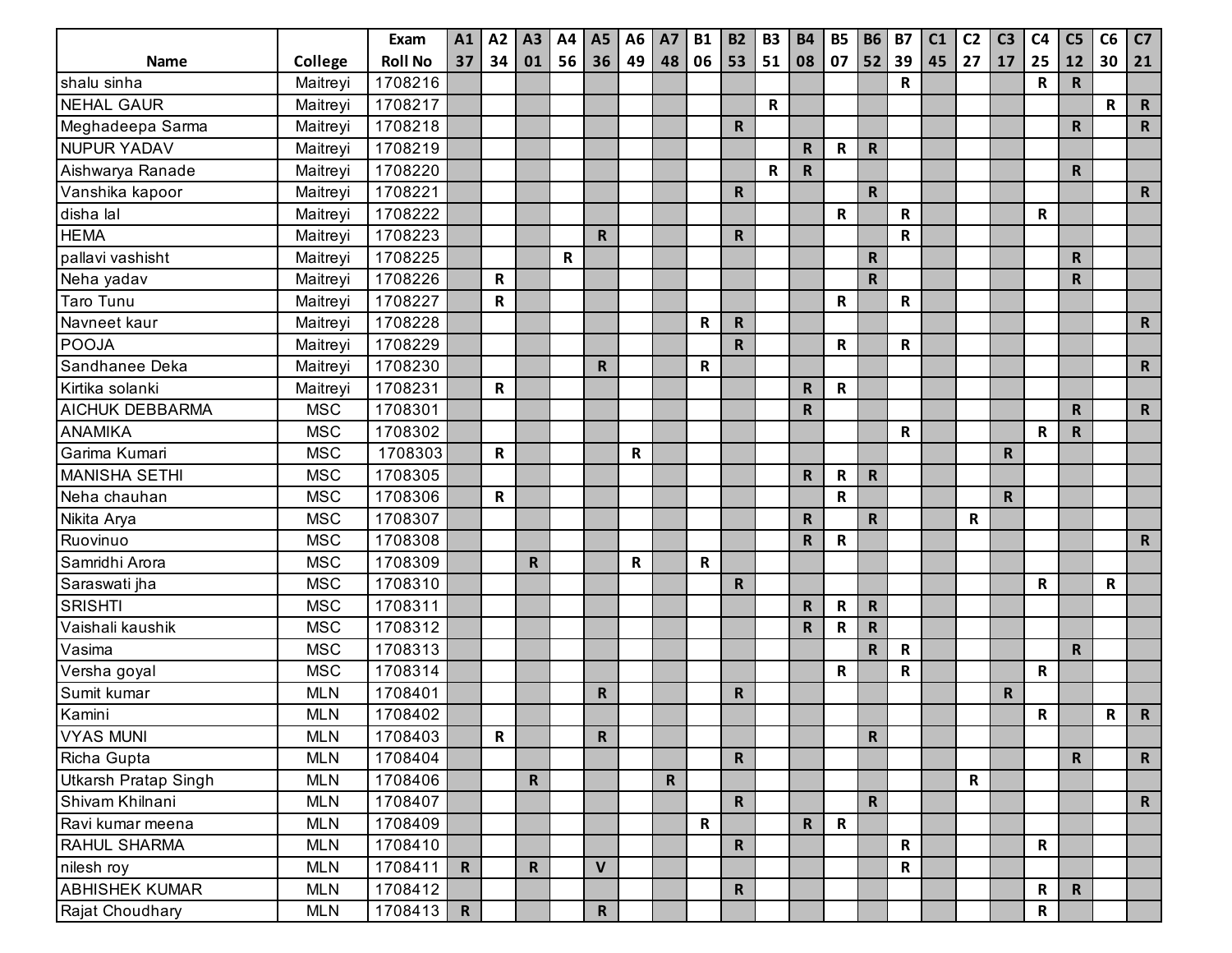|                           |              | Exam           | A1           | A2           | A3           | A4 | <b>A5</b>    | A <sub>6</sub> | <b>A7</b>   | <b>B1</b> | <b>B2</b>    | <b>B3</b>   | <b>B4</b>   | <b>B5</b>   | <b>B6</b>   | <b>B7</b>    | C <sub>1</sub> | C <sub>2</sub> | C <sub>3</sub> | C <sub>4</sub> | C <sub>5</sub> | C6 | C <sub>7</sub> |
|---------------------------|--------------|----------------|--------------|--------------|--------------|----|--------------|----------------|-------------|-----------|--------------|-------------|-------------|-------------|-------------|--------------|----------------|----------------|----------------|----------------|----------------|----|----------------|
| <b>Name</b>               | College      | <b>Roll No</b> | 37           | 34           | 01           | 56 | 36           | 49             | 48          | 06        | 53           | 51          | 08          | 07          | 52          | 39           | 45             | $\vert$ 27     | 17             | 25             | 12             | 30 | 21             |
| <b>SUNNY RAWAT</b>        | <b>MLN</b>   | 1708414        | $\mathsf{R}$ |              |              |    |              |                |             |           |              |             |             |             |             | $\mathsf{R}$ |                |                |                | $\mathsf R$    |                |    |                |
| Benish Mahajan            | <b>MLN</b>   | 1708416        |              |              |              | R  |              | R              |             |           | $\mathsf{R}$ |             |             |             |             |              |                |                |                |                |                |    |                |
| Vijay Kumar Singh         | <b>MLN</b>   | 1708417        |              |              |              |    | $\mathbf R$  |                |             |           | $\mathsf{R}$ |             |             |             |             | $\mathsf R$  |                |                |                |                |                |    |                |
| RESHMA P. RAVEENDRAN      | <b>MLN</b>   | 1708418        |              | $\mathbf R$  |              |    |              |                |             |           |              |             | R.          | R           |             |              |                |                |                |                |                |    |                |
| <b>SAMSE AJAM</b>         | <b>MLN</b>   | 1708419        | $\mathsf{R}$ |              |              |    |              |                | $\mathbf R$ |           |              |             |             | R           |             |              |                |                |                |                |                |    |                |
| <b>Arvind Kumar Verma</b> | <b>MLN</b>   | 1708421        |              |              |              |    | $\mathbf R$  |                |             |           |              |             |             |             |             | R            |                |                |                | R              |                |    |                |
| <b>MOHD UVAIS</b>         | <b>MLN</b>   | 1708422        |              |              |              |    |              |                |             |           | $\mathbf R$  |             |             |             |             | $\mathsf R$  |                |                |                | R              |                |    |                |
| Chongtham Ruby Singh      | <b>MLN</b>   | 1708424        |              |              |              |    |              |                |             |           |              | $\mathbf R$ | R.          |             |             |              |                |                |                |                |                |    | $\mathsf{R}$   |
| <b>RAJU KUMAR</b>         | <b>MLN</b>   | 1708425        |              |              |              |    |              |                |             |           |              |             |             | ${\sf R}$   | $\mathsf R$ |              |                |                |                |                |                |    | $\mathsf{R}$   |
| Robert Pallujam           | <b>MLN</b>   | 1708426        |              |              |              |    |              |                |             |           |              | $\mathbf R$ | R           |             |             |              |                |                |                |                |                |    | $\mathsf{R}$   |
| Rajesh Kumar Yadav        | <b>MLN</b>   | 1708427        |              | $\mathbf R$  |              |    |              |                |             |           |              |             | R.          |             |             |              |                |                |                |                | $\mathbf R$    |    |                |
| Abhishek                  | <b>MLN</b>   | 1708428        |              |              | $\mathsf{R}$ |    |              |                |             | R         |              |             |             |             |             |              |                |                |                |                | $\mathsf R$    |    |                |
| Karan Kumar khoiya        | <b>MLN</b>   | 1708429        |              | R            |              |    |              |                |             |           |              |             |             |             |             |              |                |                |                | R              |                |    | $\mathsf{R}$   |
| Daniel Lungtau            | PGDAV        | 1708502        |              |              |              |    |              |                |             |           | $\mathsf{R}$ |             |             |             |             | R            |                |                |                |                | $\mathsf{R}$   |    |                |
| Devashish Sharma          | <b>PGDAV</b> | 1708503        |              |              |              |    |              |                |             |           |              |             |             | ${\sf R}$   |             | $\mathsf{R}$ |                |                | $\mathsf{R}$   |                |                |    |                |
| hanumana ram limba        | PGDAV        | 1708504        |              |              |              |    |              |                |             |           |              | $\mathbf R$ |             | R           | $\mathbf R$ |              |                |                |                |                |                |    |                |
| <b>JEEVAN DAS</b>         | PGDAV        | 1708505        |              |              |              |    |              |                |             |           | $\mathsf{R}$ |             |             |             |             |              |                |                |                | R              | $\mathbf R$    |    |                |
| narayan sadhuka           | <b>PGDAV</b> | 1708506        |              |              | $\mathsf{R}$ |    |              |                |             | R         |              |             |             |             |             |              |                |                |                |                | $\mathsf R$    |    |                |
| Nitika Verma              | PGDAV        | 1708507        |              | $\mathbf R$  |              |    |              | R              |             |           |              |             | R           |             |             |              |                |                |                |                |                |    |                |
| Rajan singh               | PGDAV        | 1708508        | R            |              |              |    | $\mathsf{R}$ |                |             |           |              |             |             |             |             | $\mathsf R$  |                |                |                |                |                |    |                |
| Samrat Vishal             | <b>PGDAV</b> | 1708510        |              |              |              |    |              |                |             |           |              |             | R.          |             | $\mathsf R$ |              |                |                |                |                | $\mathsf R$    |    |                |
| sheetal                   | PGDAV        | 1708511        |              |              |              |    | R.           |                |             |           | $\mathsf{R}$ |             |             |             |             | ${\sf R}$    |                |                |                |                |                |    |                |
| <b>SHRITI</b>             | PGDAV        | 1708512        |              | $\mathsf{R}$ |              |    |              |                |             |           |              |             | R           |             |             |              |                |                | $\mathsf{R}$   |                |                |    |                |
| sonal gupta               | <b>PGDAV</b> | 1708513        |              |              |              |    |              |                |             |           | $\mathbf R$  |             |             |             |             |              |                |                |                |                | $\mathsf R$    |    | $\mathsf{R}$   |
| suman                     | PGDAV        | 1708514        |              |              | R            |    |              |                |             | R         |              |             |             |             |             |              |                |                |                |                | $\mathsf R$    |    |                |
| Aakhya                    | Ramjas       | 1708601        |              |              |              |    |              |                |             |           |              |             | R           |             |             |              |                |                |                |                | R.             |    | $\mathsf{R}$   |
| Abhijeet patel            | Ramjas       | 1708602        |              |              | $\mathsf{R}$ |    | $\mathbf R$  |                |             |           |              |             |             |             |             |              |                |                |                |                |                |    | $\mathsf{R}$   |
| Abhishek Dwivedi          | Ramjas       | 1708603        |              |              |              |    |              | R              |             | R         |              |             |             |             |             |              |                |                | $\mathsf{R}$   |                |                |    |                |
| Akshay Bhambri            | Ramjas       | 1708604        |              |              | R            |    |              |                |             | R         |              |             |             |             |             |              |                |                |                |                |                |    | $\mathsf{R}$   |
| Aman                      | Ramjas       | 1708605        |              |              |              |    |              | R              |             | R         |              |             |             |             |             |              |                |                |                |                |                |    | $\mathsf{R}$   |
| <b>AMAN KUMAR</b>         | Ramjas       | 1708606        |              | R            |              |    |              |                |             |           |              |             |             |             | $\mathbf R$ |              |                |                | $\mathbf R$    |                |                |    |                |
| <b>ANJANA RANJITH</b>     | Ramjas       | 1708607        |              | $\mathbf R$  |              |    |              |                |             |           |              |             |             |             | ${\sf R}$   |              |                |                |                |                |                |    | $\mathsf{R}$   |
| <b>Ankit Kumar</b>        | Ramjas       | 1708608        |              |              |              |    | R            |                |             |           |              |             |             |             |             |              |                |                |                | $\mathsf{R}$   |                |    | $\mathsf{R}$   |
| <b>ASHISH DESHMUKH</b>    | Ramjas       | 1708609        |              |              |              |    |              |                |             |           | $\mathbf R$  |             |             |             | $\mathsf R$ |              |                |                |                |                |                |    | $\mathsf{R}$   |
| ashwani kumar             | Ramjas       | 1708610        |              |              |              |    | $\mathsf{R}$ |                |             |           |              |             |             |             | ${\sf R}$   |              |                |                |                |                |                |    | $\mathsf{R}$   |
| Barnika Bhuyan            | Ramjas       | 1708611        |              |              |              |    | $\mathsf{R}$ |                |             |           |              |             |             |             |             |              |                | $\mathbf R$    |                | $\mathbf R$    |                |    |                |
| <b>Bulbul Solanki</b>     | Ramjas       | 1708612        |              |              |              |    |              |                |             |           | $\mathbf R$  |             |             |             |             |              |                |                |                |                | $\mathbf R$    |    | $\mathsf{R}$   |
| Kingson Chingakham        | Ramjas       | 1708613        |              |              |              |    |              | R              |             |           |              |             | $\mathbf R$ |             |             |              |                |                | $\mathbf R$    |                |                |    |                |
| Gaurav Sharma             | Ramjas       | 1708616        |              |              |              |    |              |                |             |           |              |             |             | $\mathbf R$ | $\mathbf R$ |              |                |                |                |                |                |    | $\mathbf R$    |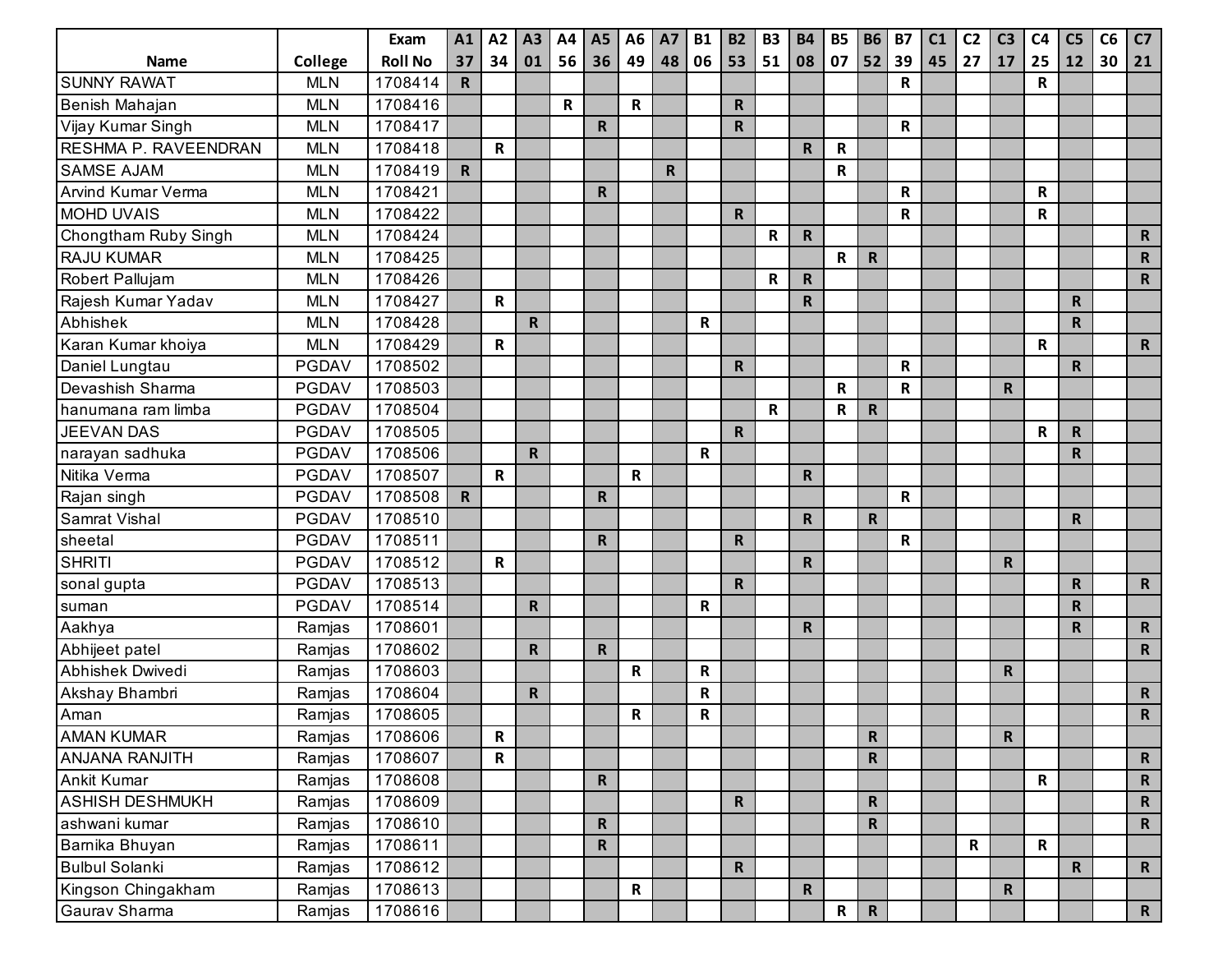|                           |           | Exam           | A1           | A2          | A3 | A4 | A <sub>5</sub> | A <sub>6</sub> | A7           | <b>B1</b> | <b>B2</b>    | <b>B3</b> | <b>B4</b> | <b>B5</b>    | <b>B6</b>    | <b>B7</b>    | C1 | C <sub>2</sub> | C <sub>3</sub> | C <sub>4</sub> | C <sub>5</sub> | C6 | C <sub>7</sub> |
|---------------------------|-----------|----------------|--------------|-------------|----|----|----------------|----------------|--------------|-----------|--------------|-----------|-----------|--------------|--------------|--------------|----|----------------|----------------|----------------|----------------|----|----------------|
| <b>Name</b>               | College   | <b>Roll No</b> | 37           | 34          | 01 | 56 | 36             | 49             | 48           | 06        | 53           | 51        | 08        | 07           |              | $52$ 39      | 45 | 27             | 17             | 25             | 12             | 30 | 21             |
| <b>GAUTAM GOVINDA</b>     | Ramjas    | 1708617        | $\mathbf R$  | R           |    | R  |                |                |              |           |              |           |           |              |              |              |    |                |                |                |                |    |                |
| Gautam kumar jha          | Ramjas    | 1708618        |              |             |    |    |                | R              |              |           |              |           |           |              |              |              |    | R              |                |                |                |    | $\mathsf{R}$   |
| <b>Deepak Kumar Singh</b> | Ramjas    | ??????         | $\mathsf{R}$ |             |    |    |                |                |              |           | $\mathbf R$  |           |           |              |              |              |    |                |                |                | $\mathbf R$    |    |                |
| gourav kumar              | Ramjas    | 1708619        |              |             |    |    |                |                |              | R         | ${\sf R}$    |           |           |              |              |              |    |                |                | $\mathbf R$    |                |    |                |
| Harsh Vardhan             | Ramjas    | 1708620        |              |             |    |    |                |                |              |           |              |           | R.        | R            |              |              |    |                | $\mathsf{R}$   |                |                |    |                |
| Joseph Lalzuitluanga      | Ramjas    | 1708621        |              |             | R  |    |                |                |              |           |              |           | R         |              |              |              |    |                |                |                | R              |    |                |
| Kamalpreet kaur           | Ramjas    | 1708622        |              | $\mathbf R$ |    |    |                |                |              |           |              |           |           |              |              | R            |    |                |                |                | R              |    |                |
| <b>KUMARI SAKSHI</b>      | Ramjas    | 1708624        |              |             | R  |    |                |                |              |           |              |           | R         |              |              |              |    |                |                |                | $\mathbf R$    |    |                |
| <b>MOHD SHAMEEM</b>       | Ramjas    | 1708627        |              |             |    |    |                |                |              |           | $\mathbf R$  |           |           |              |              | R            |    |                |                | $\mathbf R$    |                |    |                |
| Nilesh Anand              | Ramjas    | 1708628        |              |             |    |    |                |                |              |           |              |           |           | $\mathsf R$  |              |              |    |                | $\mathsf{R}$   |                |                |    | $\mathsf{R}$   |
| <b>NITISH KUMAR</b>       | Ramjas    | 1708629        |              |             |    |    | $\mathsf{R}$   |                |              |           |              |           |           |              | $\mathsf R$  |              |    |                |                |                |                |    | $\mathsf{R}$   |
| Pingakschya Pattanayak    | Ramjas    | 1708630        |              |             |    |    |                |                |              |           |              | R         | R         |              | $\mathsf R$  |              |    |                |                |                |                |    |                |
| POOJA KASANA              | Ramjas    | 1708631        |              |             |    |    | R.             |                |              | R         |              |           |           |              |              |              |    |                |                | $\mathbf R$    |                |    |                |
| <b>PRANJAL KULI</b>       | Ramjas    | 1708633        |              |             |    |    |                |                |              |           |              |           | R         |              |              |              |    | R              |                |                | $\mathsf R$    |    |                |
| Pushpa kumari yadav       | Ramjas    | 1708634        |              |             | R  |    |                |                |              |           |              |           | R         |              |              |              |    | R              |                |                |                |    |                |
| R PRAJAPATHY              | Ramjas    | 1708635        |              |             |    |    |                |                |              |           |              |           |           |              |              |              |    |                | $\mathsf{R}$   | $\mathsf R$    | $\mathsf{R}$   |    |                |
| <b>RAJAT KUMAR SINGH</b>  | Ramjas    | 1708637        |              |             |    |    |                |                |              | R         |              |           |           |              |              |              |    |                |                | R              |                |    | $\mathsf{R}$   |
| Samuel Misao              | Ramjas    | 1708638        |              |             |    | R  |                |                |              | R         |              |           |           |              |              |              |    | R              |                |                |                |    |                |
| Sandeep Kumar Jaiswal     | Ramjas    | 1708639        |              |             |    |    |                |                |              |           |              |           | R.        |              | $\mathsf{R}$ |              |    |                | $\mathbf R$    |                |                |    |                |
| sarfaraz ahmad            | Ramjas    | 1708640        |              |             | R  |    |                |                |              | R         |              |           |           |              |              |              |    |                |                | R              |                |    |                |
| Takatemjen Pongen         | Ramjas    | 1708642        |              |             |    |    |                |                |              |           | R            |           |           |              |              |              |    |                |                |                | $\mathsf R$    |    | $\mathsf{R}$   |
| VANGA VISHNU VARDHAN      | Ramjas    | 1708643        |              |             |    |    |                |                |              |           | $\mathsf R$  |           |           |              |              |              |    |                |                |                | R.             |    | $\mathsf{R}$   |
| vikas kumar               | Ramjas    | 1708644        |              | R           |    |    |                | R              |              |           |              |           |           |              |              |              |    |                | $\mathsf{R}$   |                |                |    |                |
| <b>VINIT KUMAR</b>        | Ramjas    | 1708645        |              |             |    |    |                |                |              | R         |              |           | R         |              | $\mathsf{R}$ |              |    |                |                |                |                |    |                |
| Dhara Singh               | Satyawati | 1708701        |              |             |    |    |                |                |              |           | $\mathsf{R}$ |           |           |              |              |              |    |                | $\mathsf{R}$   |                |                |    | $\mathbf R$    |
| Ruchika kakkar            | Satyawati | 1708702        |              | $\mathbf R$ |    |    |                |                |              | R         |              |           |           |              |              |              |    |                |                |                | R              |    |                |
| Chandan Saroj             | Satyawati | 1708703        | $\mathsf{R}$ | $\mathsf R$ |    | R  |                |                |              |           |              |           |           |              |              |              |    |                |                |                |                |    |                |
| Heisuding                 | Satyawati | 1708704        |              | R           |    |    |                | R              |              |           |              |           |           | R            |              |              |    |                |                |                |                |    |                |
| Lunminlal Haokip          | Satyawati | 1708705        |              |             |    | R  |                |                |              | R         |              |           |           |              |              |              |    | $\mathbf R$    |                |                |                |    |                |
| Alok Shubham              | Satyawati | 1708706        |              |             |    |    |                |                |              |           |              |           |           |              | $\mathbf R$  |              |    |                | $\mathbf R$    |                |                |    | $\mathsf{R}$   |
| Nitish Kumar              | Satyawati | 1708707        |              |             |    |    |                |                |              |           |              |           |           |              |              |              |    |                | $\mathbf R$    | $\mathbf R$    | R              |    |                |
| <b>PARAS BHOLA</b>        | Satyawati | 1708708        |              |             |    |    | $\mathbf R$    |                |              |           | $\mathsf R$  |           |           |              |              |              |    |                |                | $\mathsf{R}$   |                |    |                |
| Nitin Kumar               | Satyawati | 1708709        |              |             |    |    |                |                | $\mathsf{R}$ |           |              |           |           | $\mathsf{R}$ |              |              |    |                |                |                |                | R  |                |
| Arti                      | Satyawati | 1708710        |              |             |    |    | $\mathsf{R}$   |                |              |           | $\mathbf R$  |           |           |              |              |              |    |                | $\mathbf R$    |                |                |    |                |
| <b>MOHD ANISH</b>         | Satyawati | 1708712        |              |             | R  |    |                |                |              | R         |              |           |           |              |              |              |    |                |                |                |                | R  |                |
| Bhavya Chaturvedi         | Satyawati | 1708713        | $\mathsf{R}$ |             |    |    |                |                |              |           |              |           |           |              | $\mathbf R$  |              |    |                | $\mathbf R$    |                |                |    |                |
| <b>HARNAM SINGH</b>       | Satyawati | 1708714        |              |             |    |    |                |                |              |           | $\mathbf R$  |           |           |              |              | $\mathsf{R}$ |    |                |                | $\mathsf{R}$   |                |    |                |
| Risha Sinha               | Satyawati | 1708715        |              |             |    |    |                |                |              |           |              |           |           |              |              | $\mathsf R$  |    |                |                | $\mathsf R$    | $\mathbf R$    |    |                |
| Mridul Singh Tanwar       | Satyawati | 1708716        |              |             |    |    |                |                |              |           | $\mathbf R$  |           |           |              |              |              |    |                | $\mathbf R$    |                |                |    | R              |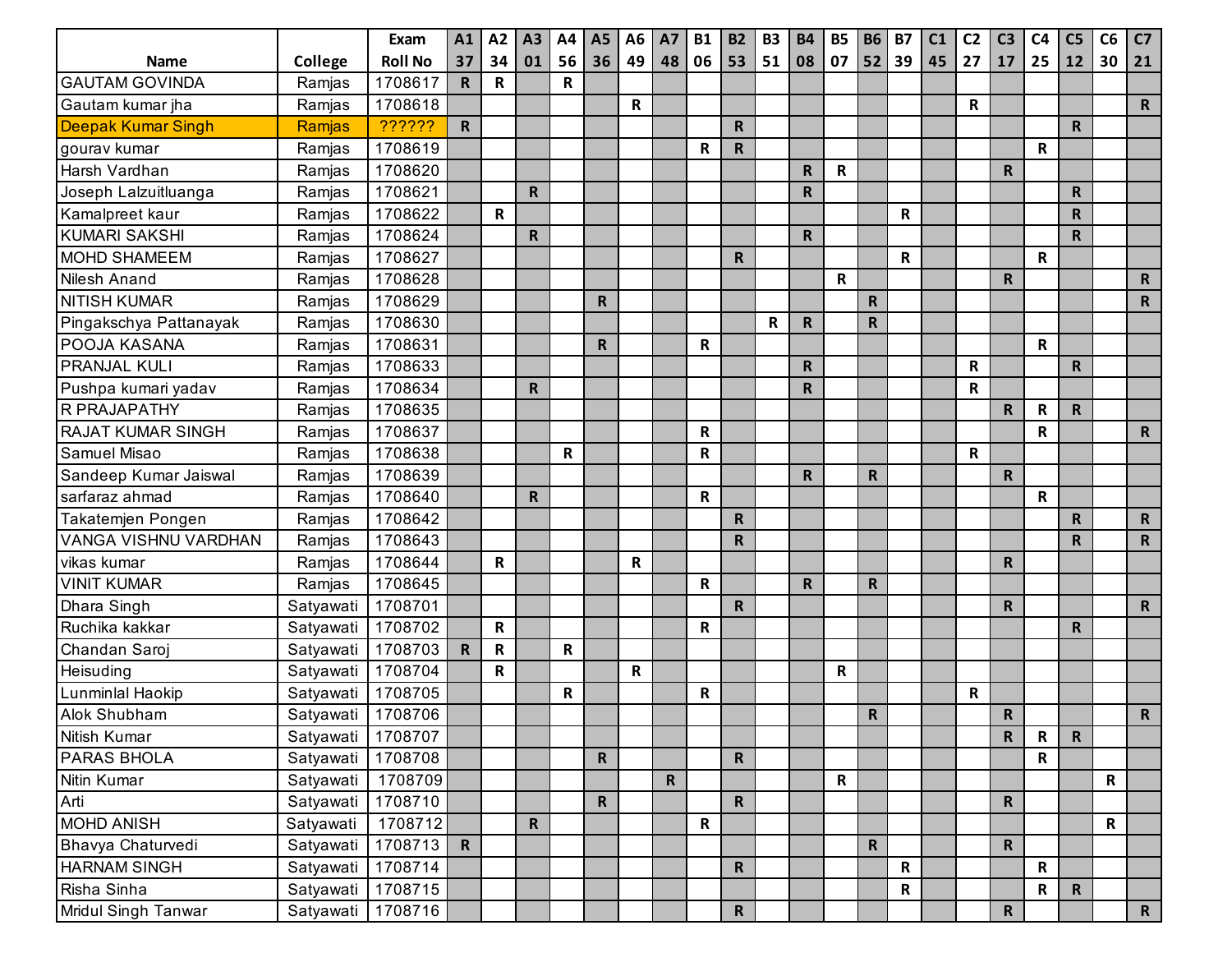|                            |            | Exam           | A1           | A2           | A3        | A4 | A <sub>5</sub> | A <sub>6</sub> | <b>A7</b>   | <b>B1</b> | <b>B2</b>    | <b>B3</b> | <b>B4</b>    | <b>B5</b>   | <b>B6</b>    | <b>B7</b>   | C1 | C <sub>2</sub> | C <sub>3</sub> | C <sub>4</sub> | C <sub>5</sub> | C6 | C7           |
|----------------------------|------------|----------------|--------------|--------------|-----------|----|----------------|----------------|-------------|-----------|--------------|-----------|--------------|-------------|--------------|-------------|----|----------------|----------------|----------------|----------------|----|--------------|
| <b>Name</b>                | College    | <b>Roll No</b> | 37           | 34           | 01        | 56 | 36             | 49             | 48          | 06        | 53           | 51        | 08           | 07          | 52           | 39          | 45 | 27             | 17             | 25             | 12             | 30 | 21           |
| <b>TINKU SINGH</b>         | Satyawati  | 1708717        |              | R            |           |    | $\mathsf{R}$   |                |             |           |              |           |              |             |              | ${\sf R}$   |    |                |                |                |                |    |              |
| krishan kumar              | Satyawati  | 1708718        |              |              |           |    |                |                |             |           | $\mathsf R$  |           |              | R           |              | R           |    |                |                |                |                |    |              |
| Payal                      | Satyawati  | 1708719        |              |              |           |    |                |                |             |           | $\mathsf{R}$ |           |              | R           |              | $\mathsf R$ |    |                |                |                |                |    |              |
| Md Aziz Ahamed             | Satyawati  | 1708720        |              |              |           |    |                | R              |             |           |              |           | R            |             |              |             |    | $\mathbf R$    |                |                |                |    |              |
| Ajay Kumar                 | Satyawati  | 1708721        | $\mathbf R$  |              |           |    | R              |                |             |           |              |           |              |             | $\mathbf R$  |             |    |                |                |                |                |    |              |
| mohammad mahdi khajeh piri | Satyawati  | 1708722        |              |              |           |    | $\mathsf{R}$   |                |             |           |              |           |              |             |              | $\mathsf R$ |    |                |                | R              |                |    |              |
| <b>KOMAL RANA</b>          | Satyawati  | 1708723        | ${\sf R}$    |              |           |    |                |                |             |           |              |           | R            |             |              | ${\sf R}$   |    |                |                |                |                |    |              |
| gyan prakash kumar         | Satyawati  | 1708724        |              |              |           |    |                |                |             | R         |              |           | R            |             | $\mathbf R$  |             |    |                |                |                |                |    |              |
| Akoijam Jamesbond          | Khalsa     | 1708801        |              |              |           |    |                | $\mathbf R$    |             |           |              |           | R.           |             |              |             |    | R              |                |                |                |    |              |
| divyanshu yadav            | Khalsa     | 1708802        | $\mathsf{R}$ |              |           |    | R              |                |             |           |              |           |              |             |              |             |    |                |                | R              |                |    |              |
| Nand kumar                 | Khalsa     | 1708803        |              |              |           |    |                |                |             |           | $\mathsf{R}$ |           |              | $\mathsf R$ |              |             |    |                |                | R              |                |    |              |
| Pooja                      | Khalsa     | 1708804        |              | $\mathbf R$  |           |    | $\mathsf{R}$   |                |             |           |              |           |              |             | $\mathsf R$  |             |    |                |                |                |                |    |              |
| Shalini Anand              | Khalsa     | 1708806        | ${\sf R}$    |              |           |    |                |                |             |           | $\mathbf R$  |           |              |             |              |             |    |                |                |                |                |    | $\mathsf{R}$ |
| Uday Kumar Saw             | Khalsa     | 1708807        |              |              |           |    |                |                |             | R         | $\mathsf R$  |           |              |             |              | R           |    |                |                |                |                |    |              |
| <b>VIKASH</b>              | Khalsa     | 1708808        | $\mathsf{R}$ |              |           |    | $\mathsf{R}$   |                |             |           |              |           |              |             |              | R           |    |                |                |                |                |    |              |
| vikas kumar                | Khalsa     | 1708809        |              |              |           |    |                |                |             |           | ${\sf R}$    |           |              | R           |              |             |    |                |                | $\mathbf R$    |                |    |              |
| Vijeta Kumar dwivedi       | Khalsa     | 1708810        |              |              |           |    |                |                |             |           |              |           |              | R           |              |             |    | $\mathbf R$    | R              |                |                |    |              |
| Neeraj kumar               | Khalsa     | 1708811        |              |              |           |    |                |                |             |           |              |           |              |             | $\mathsf R$  |             |    |                |                | R              |                |    | $\mathbf R$  |
| Abhinav Kumar              | Shivaji    | 1708901        |              | $\mathbf R$  |           |    |                | R              |             |           |              |           |              |             |              | R           |    |                |                |                |                |    |              |
| <b>DEEPAK</b>              | Shivaji    | 1708902        |              |              |           |    | $\mathbf R$    |                |             |           |              |           |              |             | $\mathsf R$  | $\mathsf R$ |    |                |                |                |                |    |              |
| Hemant kumar               | Shivaji    | 1708903        |              |              |           |    |                |                |             |           |              |           |              | R           | $\mathsf{R}$ |             |    |                |                |                |                |    | $\mathsf{R}$ |
| Kamlesh Kumar              | Shivaji    | 1708904        |              |              | ${\sf R}$ |    |                |                |             |           |              |           |              |             |              |             |    |                |                | R              | R              |    |              |
| <b>KAPIL DAS</b>           | Shivaji    | 1708905        |              |              |           |    |                | R              |             |           |              |           |              |             |              | ${\sf R}$   |    |                |                |                | R              |    |              |
| karandeep choudhary        | Shivaji    | 1708906        | $\mathsf{R}$ |              |           |    | $\mathsf{R}$   |                |             |           |              |           |              |             |              |             |    |                |                |                |                |    | $\mathsf{R}$ |
| L P Wungramsem             | Shivaji    | 1708908        |              | $\mathbf R$  |           |    |                |                |             |           |              |           |              |             |              | $\mathbf R$ |    |                |                |                | $\mathbf R$    |    |              |
| md Ismattullah             | Shivaji    | 1708909        |              |              |           |    |                | $\mathbf R$    |             |           |              |           | R.           |             |              |             |    |                | R              |                |                |    |              |
| Nagwang Tenzin             | Shivaji    | 1708910        |              |              |           | R  |                | R              |             |           |              |           |              | $\mathsf R$ |              |             |    |                |                |                |                |    |              |
| <b>NANA NABOM</b>          | Shivaji    | 1708911        |              | $\mathbf R$  |           |    |                |                |             |           |              |           |              | R           |              |             |    |                |                | $\mathsf R$    |                |    |              |
| naya khullar               | Shivaji    | 1708912        | $\mathbf R$  |              |           |    |                |                | $\mathbf R$ |           |              |           |              |             | $\mathsf R$  |             |    |                |                |                |                |    |              |
| om prakash kumar           | Shivaji    | 1708913        |              | $\mathsf{R}$ |           |    |                | R              |             | R         |              |           |              |             |              |             |    |                |                |                |                |    |              |
| Savita                     | Shivaji    | 1708916        |              |              |           |    | R              |                |             |           | $\mathbf R$  |           |              |             |              | $\mathbf R$ |    |                |                |                |                |    |              |
| <b>SHIKHA SINHA</b>        | Shivaji    | 1708917        |              |              |           |    |                |                |             |           |              |           |              |             |              |             |    |                |                | $\mathsf{R}$   | $\mathsf{R}$   |    | $\mathbf R$  |
| <b>SHIVANI KAPOOR</b>      | Shivaji    | 1708918        |              |              |           |    | $\mathbf R$    |                |             |           | $\mathbf R$  |           |              |             |              |             |    |                |                | R              |                |    |              |
| asha meena                 | <b>SPM</b> | 1709001        | $\mathbf R$  |              |           |    |                |                |             |           |              |           |              | R           |              |             |    |                |                |                |                | R  |              |
| <b>HINA SHARMA</b>         | <b>SPM</b> | 1709002        | $\mathbf R$  |              |           |    | $\mathbf R$    |                |             |           |              |           |              |             | $\mathbf R$  |             |    |                |                |                |                |    |              |
| Jayanti Mishra             | <b>SPM</b> | 1709003        |              |              |           |    | $\mathsf{R}$   |                |             | R         |              |           |              |             |              | $\mathsf R$ |    |                |                |                |                |    |              |
| Neha                       | <b>SPM</b> | 1709004        |              |              |           |    |                |                |             |           |              |           |              |             | ${\sf R}$    |             |    |                |                | R              | $\mathbf R$    |    |              |
| Paveine C.S                | <b>SPM</b> | 1709005        |              |              |           |    |                | R              |             |           |              |           | R            |             |              |             |    |                |                |                |                |    | $\mathsf{R}$ |
| priya agarwal              | <b>SPM</b> | 1709006        |              |              |           |    |                |                |             |           |              |           | $\mathsf{R}$ |             |              | $\mathbf R$ |    |                |                |                | $\mathbf R$    |    |              |